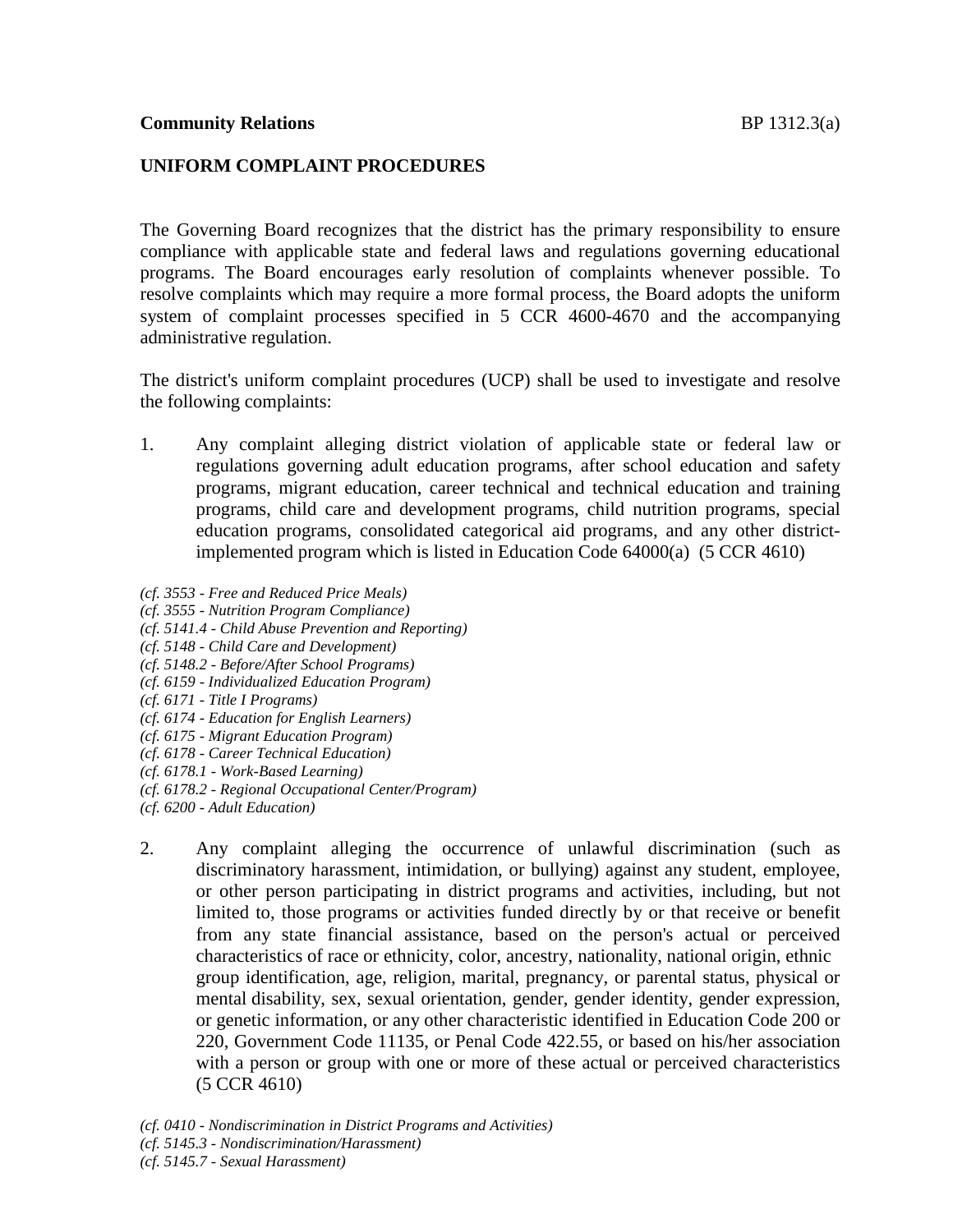- 3. Any complaint alleging district noncompliance with the requirement to provide reasonable accommodation to a lactating student on school campus to express breast milk, breastfeed an infant child, or address other breastfeeding-related needs of the student (Education Code 222)
- *(cf. 5146 - Married/Pregnant/Parenting Students)*
- 4. Any complaint alleging district noncompliance with the prohibition against requiring students to pay fees, deposits, or other charges for participation in educational activities (5 CCR 4610)

*(cf. 3260 - Fees and Charges)*

- *(cf. 3320 - Claims and Actions Against the District)*
- 5. Any complaint alleging district noncompliance with legal requirements related to the implementation of the local control and accountability plan (Education Code 52075)
- *(cf. 0460 - Local Control and Accountability Plan)*
- 6. Any complaint, by or on behalf of any student who is a foster youth, alleging district noncompliance with any legal requirement applicable to the student regarding placement decisions, the responsibilities of the district's educational liaison to the student, the award of credit for coursework satisfactorily completed in another school or district, school transfer, or the grant of an exemption from Board-imposed graduation requirements (Education Code 48853, 48853.5, 49069.5, 51225.1, 51225.2)
- *(cf. 6173.1 - Education for Foster Youth)*
- 7. Any complaint, by or on behalf of a homeless student as defined in 42 USC 11434a, alleging district noncompliance with any requirement applicable to the student regarding the award of credit for coursework satisfactorily completed in another school or district or the grant of an exemption from Board-imposed graduation requirements (Education Code 51225.1, 51225.2)
- *(cf. 6173 - Education for Homeless Children)*
- 8. Any complaint, by or on behalf of a former juvenile court school student who transfers into the district after his/her second year of high school, alleging district noncompliance with any requirement applicable to the student regarding the award of credit for coursework satisfactorily completed in the juvenile court school or the grant of an exemption from Board-imposed graduation requirements (Education Code 51225.1, 51225.2)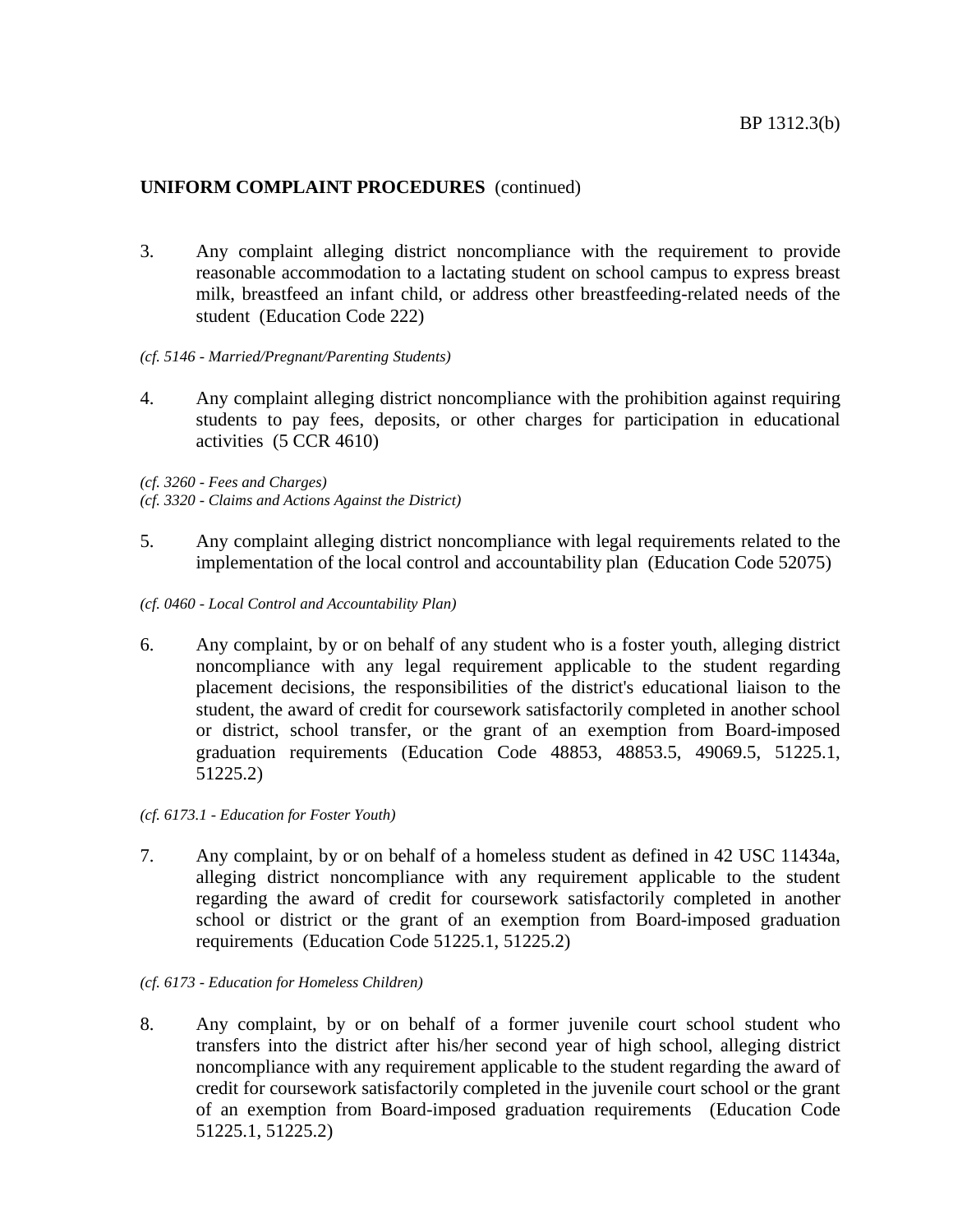#### *(cf. 6173.3 - Education for Juvenile Court School Students)*

- 9. Any complaint alleging district noncompliance with the requirements of Education Code 51228.1 and 51228.2 that prohibit the assignment of a student to a course without educational content for more than one week in any semester or to a course the student has previously satisfactorily completed, without meeting specified conditions (Education Code 51228.3)
- *(cf. 6152 - Class Assignment)*
- 10. Any complaint alleging district noncompliance with the physical education instructional minutes requirement for students in elementary school (Education Code 51210, 51223)
- *(cf. 6142.7 - Physical Education and Activity)*
- 11. Any complaint alleging retaliation against a complainant or other participant in the complaint process or anyone who has acted to uncover or report a violation subject to this policy
- 12. Any other complaint as specified in a district policy

The Board recognizes that alternative dispute resolution (ADR) can, depending on the nature of the allegations, offer a process to reach a resolution to the complaint that is acceptable to all parties. ADR such as mediation may be offered to resolve complaints that involve more than one student and no adult. However, mediation shall not be offered or used to resolve any complaint involving sexual assault or where there is a reasonable risk that a party to the mediation would feel compelled to participate. The Superintendent or designee shall ensure that the use of ADR is consistent with state and federal laws and regulations.

The district shall protect all complainants from retaliation. In investigating complaints, the confidentiality of the parties involved shall be protected as required by law. For any complaint alleging retaliation or unlawful discrimination (such as discriminatory harassment, intimidation, or bullying), the Superintendent or designee shall keep the identity of the complainant, and/or the subject of the complaint if he/she is different from the complainant, confidential when appropriate and as long as the integrity of the complaint process is maintained.

*(cf. 4119.23/4219.23/4319.23 - Unauthorized Release of Confidential/Privileged Information) (cf. 5125 - Student Records) (cf. 9011 - Disclosure of Confidential/Privileged Information)*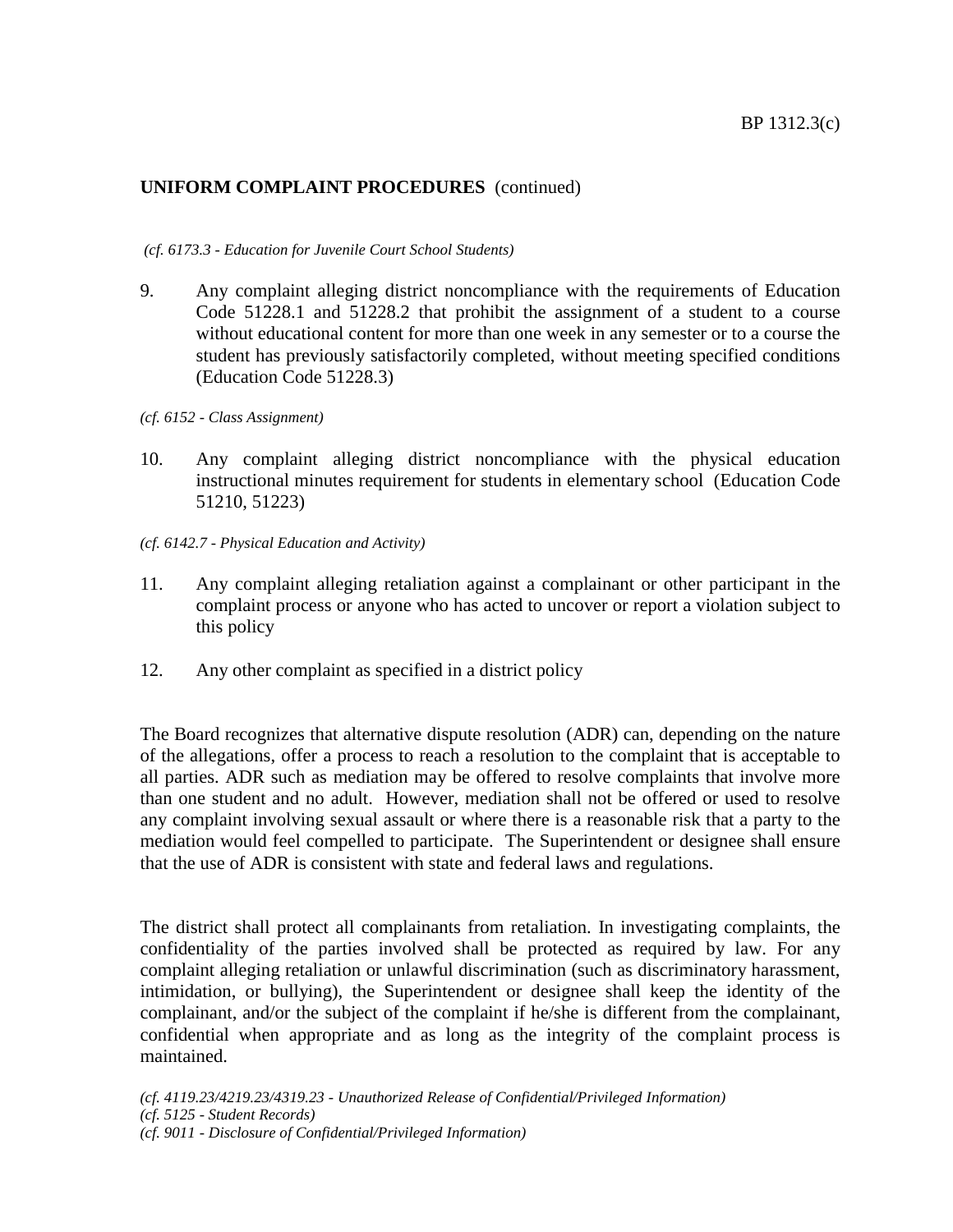When an allegation that is not subject to the UCP is included in a UCP complaint, the district shall refer the non-UCP allegation to the appropriate staff or agency and shall investigate and, if appropriate, resolve the UCP-related allegation(s) through the district's UCP.

The Superintendent or designee shall provide training to district staff to ensure awareness and knowledge of current law and related requirements, including the steps and timelines specified in this policy and the accompanying administrative regulation.

*(cf. 4131 - Staff Development) (cf. 4231 - Staff Development) (cf. 4331 - Staff Development)*

The Superintendent or designee shall maintain records of all UCP complaints and the investigations of those complaints in accordance with applicable law and district policy.

*(cf. 3580 - District Records)*

# **Non-UCP Complaints**

The following complaints shall not be subject to the district's UCP but shall be referred to the specified agency:  $(5$  CCR 4611)

- 1. Any complaint alleging child abuse or neglect shall be referred to the County Department of Social Services, the County Protective Services Division, and the appropriate law enforcement agency.
- 2. Any complaint alleging health and safety violations by a child development program shall, for licensed facilities, be referred to Department of Social Services and shall, for licensing-exempt facilities, be referred to the appropriate Child Development regional administrator.
- 3. Any complaint alleging employment discrimination shall be sent to the California Department of Fair Employment and Housing and the compliance officer shall notify the complainant by first class mail of the transfer.
- 4. Any complaint alleging fraud shall be referred to the California Department of Education.

In addition, the district's Williams Uniform Complaint Procedures, AR 1312.4, shall be used to investigate and resolve any complaint related to sufficiency of textbooks or instructional materials, emergency or urgent facilities conditions that pose a threat to the health or safety of students or staff, or teacher vacancies and misassignments. (Education Code 35186)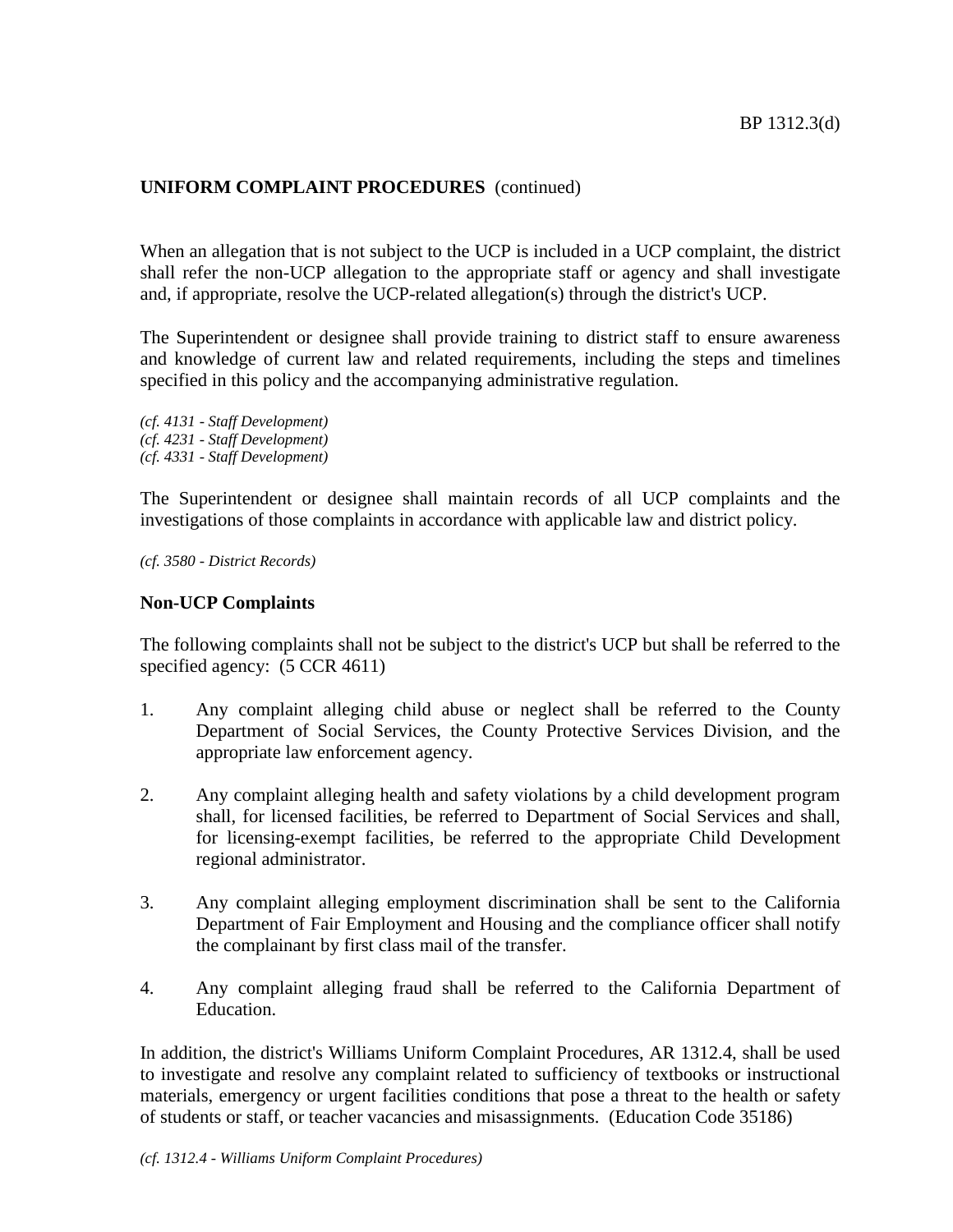*Legal Reference:*

*EDUCATION CODE 200-262.4 Prohibition of discrimination 222 Reasonable accommodations; lactating students 8200-8498 Child care and development programs 8500-8538 Adult basic education 18100-18203 School libraries 32289 School safety plan, uniform complaint procedures 35186 Williams uniform complaint procedures 48853-48853.5 Foster youth 48985 Notices in language other than English 49010-49013 Student fees 49060-49079 Student records 49069.5 Rights of parents 49490-49590 Child nutrition programs 51210 Courses of study grades 1-6 51223 Physical education, elementary schools 51225.1-51225.2 Foster youth, homeless children, and former juvenile court school students; course credits; graduation requirements 51228.1-51228.3 Course periods without educational content 52060-52077 Local control and accountability plan, especially: 52075 Complaint for lack of compliance with local control and accountability plan requirements 52160-52178 Bilingual education programs 52300-52490 Career technical education 52500-52616.24 Adult schools 54400-54425 Compensatory education programs 54440-54445 Migrant education 54460-54529 Compensatory education programs 56000-56867 Special education programs 59000-59300 Special schools and centers 64000-64001 Consolidated application process*

*Legal Reference continued: (see next page)*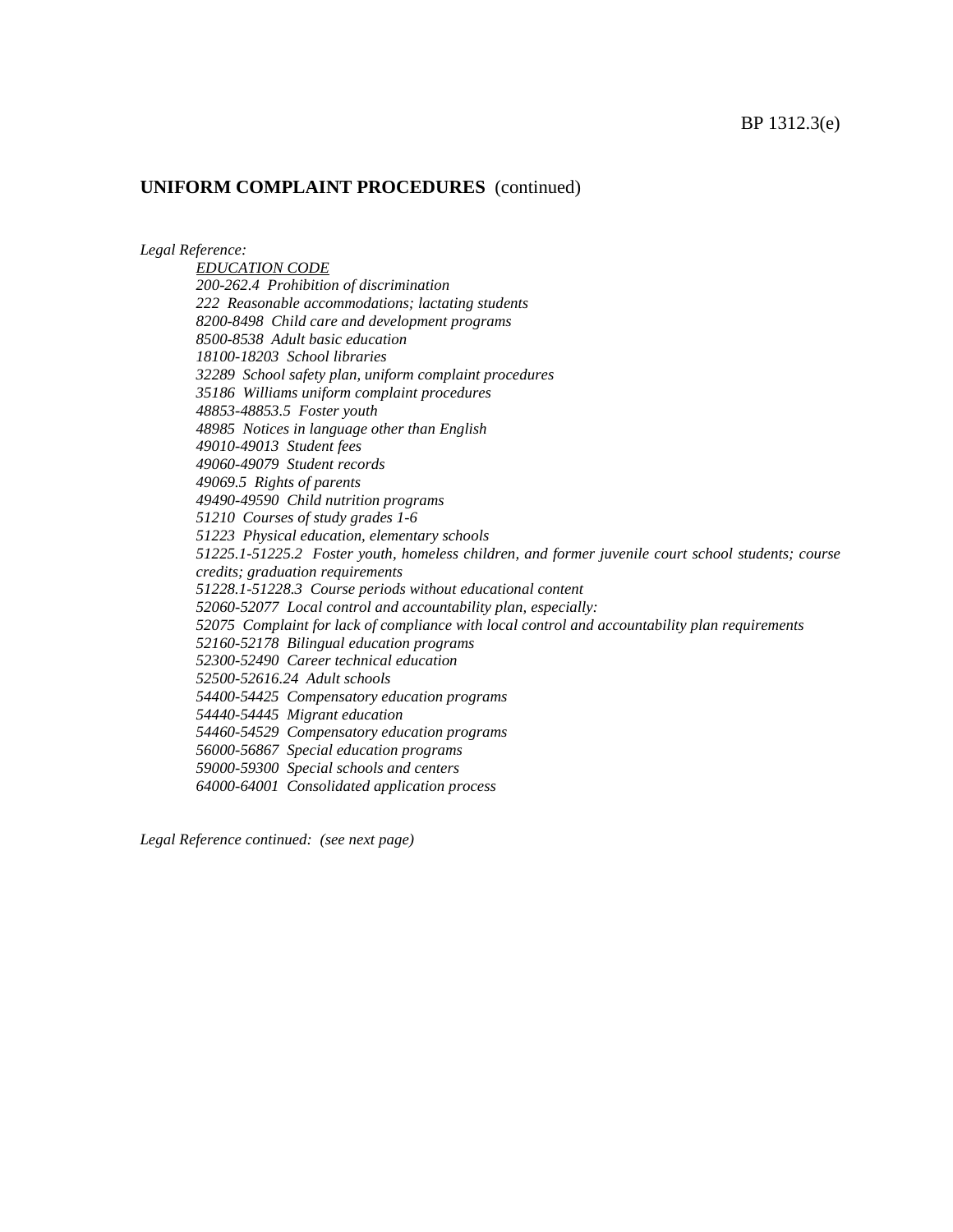*Legal Reference: (continued) GOVERNMENT CODE 11135 Nondiscrimination in programs or activities funded by state 12900-12996 Fair Employment and Housing Act PENAL CODE 422.55 Hate crime; definition 422.6 Interference with constitutional right or privilege CODE OF REGULATIONS, TITLE 2 11023 Harassment and discrimination prevention and correction CODE OF REGULATIONS, TITLE 5 3080 Application of section 4600-4687 Uniform complaint procedures 4900-4965 Nondiscrimination in elementary and secondary education programs UNITED STATES CODE, TITLE 20 1221 Application of laws 1232g Family Educational Rights and Privacy Act 1681-1688 Title IX of the Education Amendments of 1972 6301-6577 Title I basic programs 6801-7014 Title III language instruction for limited English proficient and immigrant students 7101-7184 Safe and Drug-Free Schools and Communities Act 7201-7283g Title V promoting informed parental choice and innovative programs 7301-7372 Title V rural and low-income school programs 12101-12213 Title II equal opportunity for individuals with disabilities UNITED STATES CODE, TITLE 29 794 Section 504 of Rehabilitation Act of 1973 UNITED STATES CODE, TITLE 42 2000d-2000e-17 Title VI and Title VII Civil Rights Act of 1964, as amended 2000h-2-2000h-6 Title IX of the Civil Rights Act of 1964 6101-6107 Age Discrimination Act of 1975 CODE OF FEDERAL REGULATIONS, TITLE 28 35.107 Nondiscrimination on basis of disability; complaints CODE OF FEDERAL REGULATIONS, TITLE 34 99.1-99.67 Family Educational Rights and Privacy Act 100.3 Prohibition of discrimination on basis of race, color or national origin 104.7 Designation of responsible employee for Section 504 CODE OF FEDERAL REGULATIONS, TITLE 34 106.8 Designation of responsible employee for Title IX 106.9 Notification of nondiscrimination on basis of sex 110.25 Notification of nondiscrimination on the basis of age*

*Management Resources continued: (see next page)*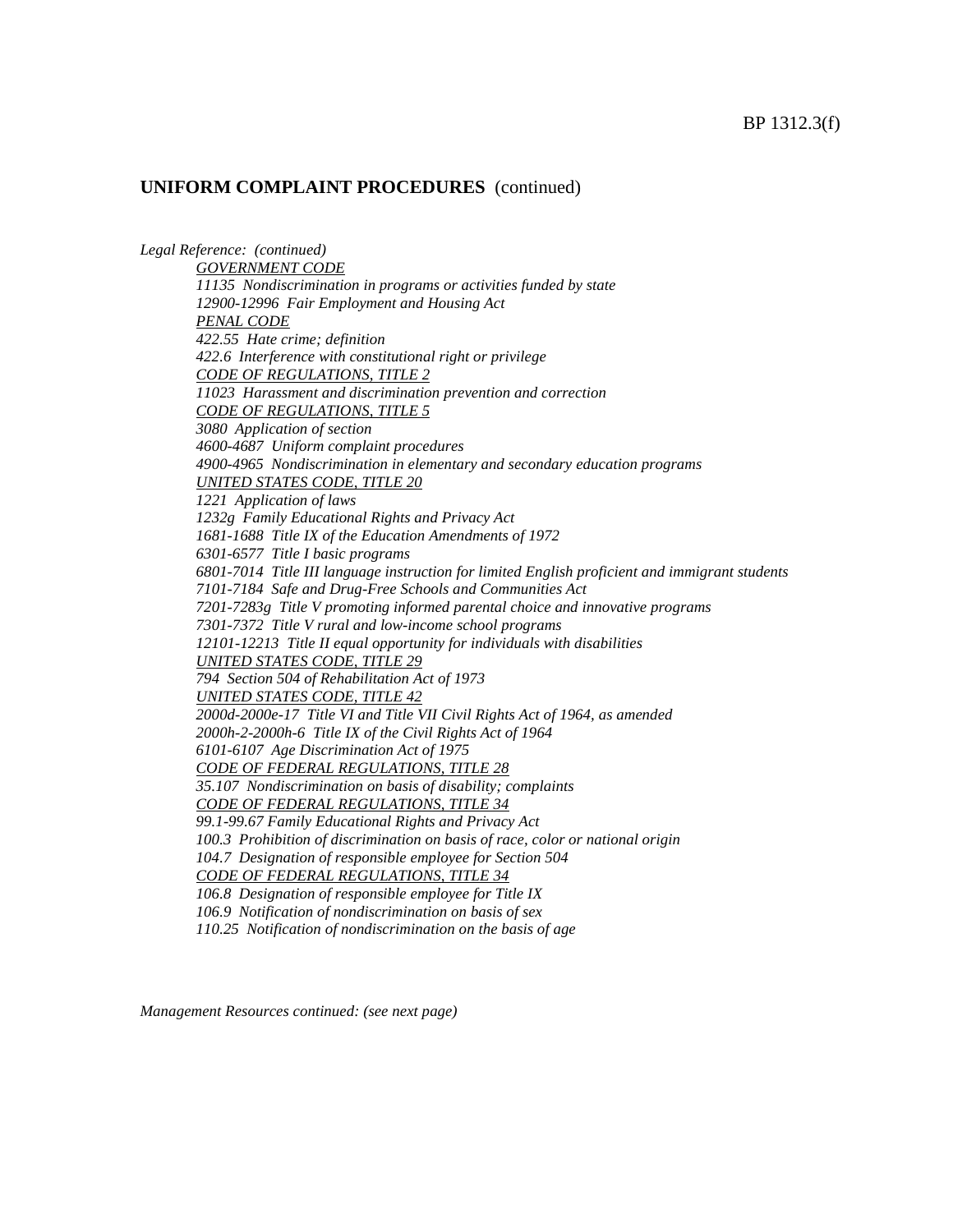#### *Management Resources:*

*U.S. DEPARTMENT OF EDUCATION, OFFICE FOR CIVIL RIGHTS PUBLICATIONS Dear Colleague Letter: Title IX Coordinators, April 2015 Questions and Answers on Title IX and Sexual Violence, April 2014 Dear Colleague Letter: Bullying of Students with Disabilities, August 2013 Dear Colleague Letter: Sexual Violence, April 2011 Dear Colleague Letter: Harassment and Bullying, October 2010 Revised Sexual Harassment Guidance: Harassment of Students by School Employees, Other Students, or Third Parties, January 2001 U.S. DEPARTMENT OF JUSTICE PUBLICATIONS Guidance to Federal Financial Assistance Recipients Regarding Title VI Prohibition Against National Origin Discrimination Affecting Limited English Proficient Persons, 2002 WEB SITES CSBA: http://www.csba.org California Department of Education: http://www.cde.ca.gov Family Policy Compliance Office: http://familypolicy.ed.gov U.S. Department of Education, Office for Civil Rights: http://www.ed.gov/ocr U.S. Department of Justice: http://www.justice.gov*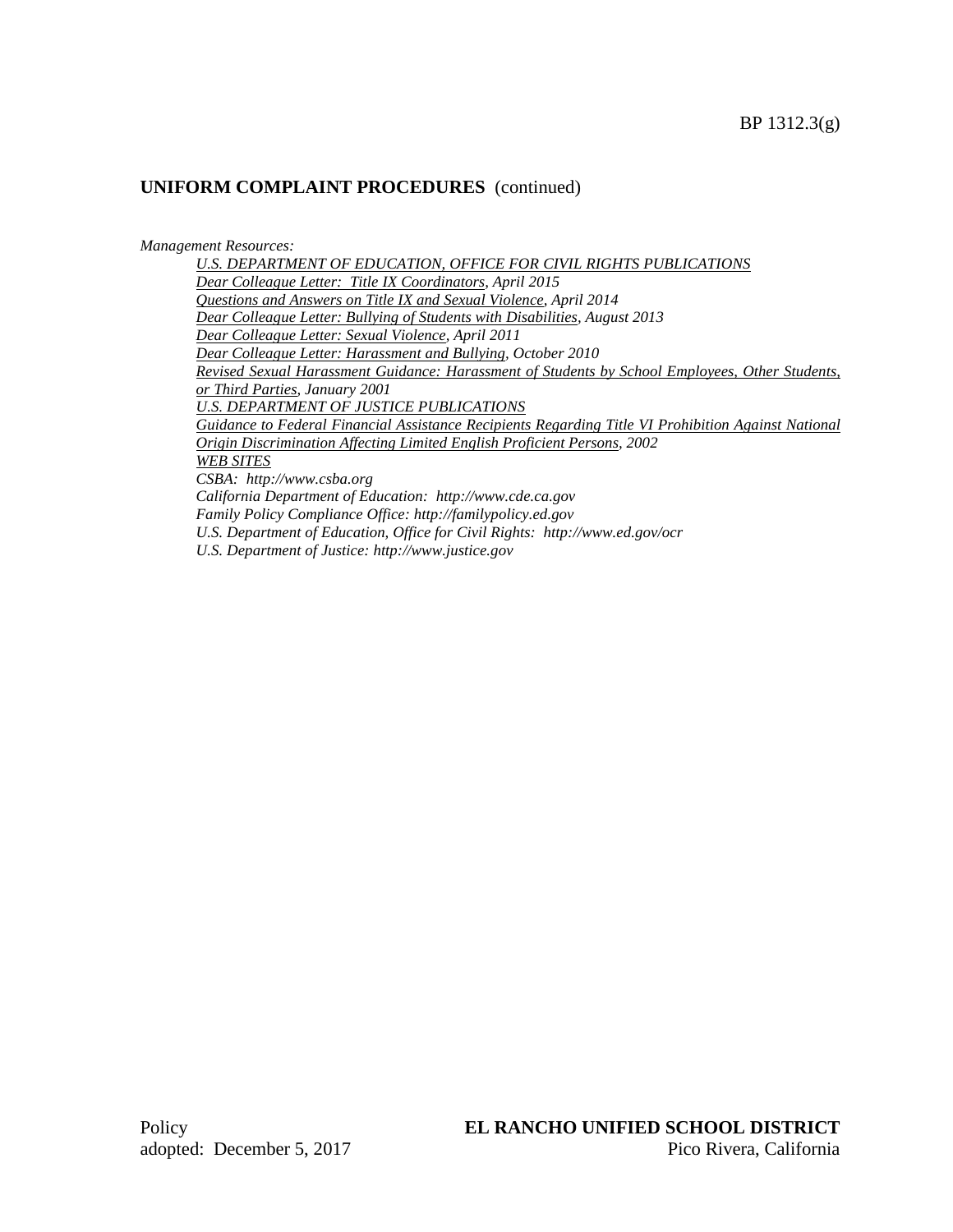#### **UNIFORM COMPLAINT PROCEDURES**

Except as the Governing Board may otherwise specifically provide in other district policies, these uniform complaint procedures (UCP) shall be used to investigate and resolve only the complaints specified in BP 1312.3.

*(cf. 1312.1 - Complaints Concerning District Employees) (cf. 1312.2 - Complaints Concerning Instructional Materials) (cf. 1312.4 - Williams Uniform Complaint Procedures) (cf. 4030 - Nondiscrimination in Employment)*

#### **Compliance Officers**

The district designates the individual(s) identified below as the employee(s) responsible for coordinating the district's response to complaints and for complying with state and federal civil rights laws. The individual(s) also serve as the compliance officer(s) specified in AR 5145.3 - Nondiscrimination/Harassment as the responsible employee(s) to handle complaints regarding unlawful discrimination (such as discriminatory harassment, intimidation, or bullying). The individual(s) shall receive and coordinate the investigation of complaints and shall ensure district compliance with law.

*(cf. 5145.3 - Nondiscrimination/Harassment) (cf. 5145.7 - Sexual Harassment)*

> Assistant Superintendent Human Resources 9333 Loch Lomond Drive Pico Rivera, CA 90660 (562) 801-7340

The compliance officer who receives a complaint may assign another compliance officer to investigate and resolve the complaint. The compliance officer shall promptly notify the complainant and respondent, if applicable, if another compliance officer is assigned to the complaint.

In no instance shall a compliance officer be assigned to a complaint in which he/she has a bias or conflict of interest that would prohibit him/her from fairly investigating or resolving the complaint. Any complaint against a compliance officer or that raises a concern about the compliance officer's ability to investigate the complaint fairly and without bias shall be filed with the Superintendent or designee who shall determine how the complaint will be investigated.

The Superintendent or designee shall ensure that employees assigned to investigate and resolve complaints receive training and are knowledgeable about the laws and programs at issue in the complaints to which they are assigned. Training provided to such employees shall cover current state and federal laws and regulations governing the program, applicable processes for investigating and resolving complaints, including those alleging unlawful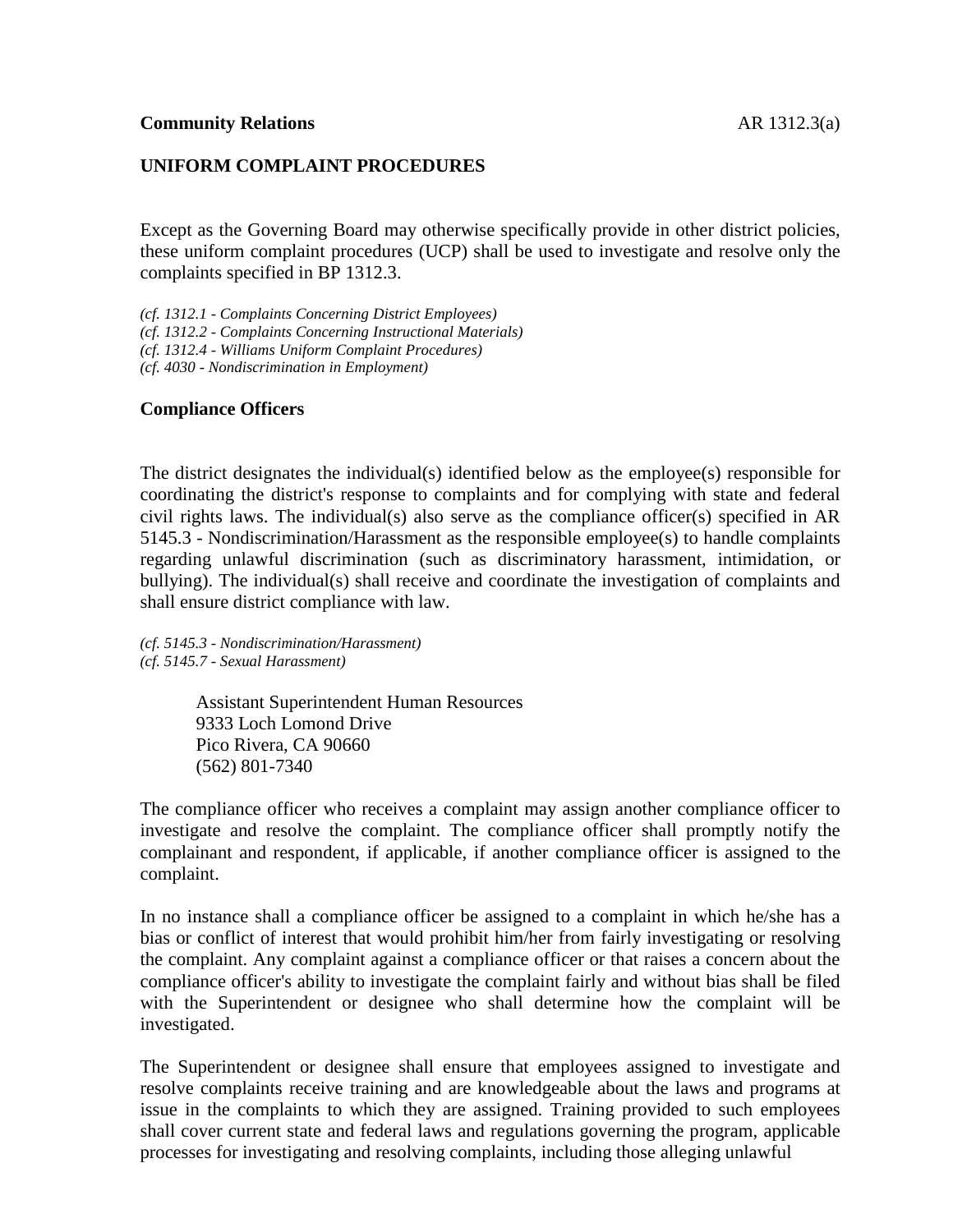discrimination (such as discriminatory harassment, intimidation, or bullying), applicable standards for reaching decisions on complaints, and appropriate corrective measures. Assigned employees may have access to legal counsel as determined by the Superintendent or designee.

*(cf. 4331 - Staff Development) (cf. 9124 - Attorney)*

The compliance officer or, if necessary, any appropriate administrator shall determine whether interim measures are necessary during and pending the result of an investigation. If interim measures are determined to be necessary, the compliance officer or the administrator shall consult with the Superintendent, the Superintendent's designee, or, if appropriate, the site principal to implement one or more interim measures. The interim measures shall remain in place until the compliance officer determines that they are no longer necessary or until the district issues its final written decision, whichever occurs first.

#### **Notifications**

The district's UCP policy and administrative regulation shall be posted in all district schools and offices, including staff lounges and student government meeting rooms. (Education Code 234.1)

The Superintendent or designee shall annually provide written notification of the district's UCP, including information regarding unlawful student fees, local control and accountability plan (LCAP) requirements, and requirements related to the educational rights of foster youth, homeless students, and former juvenile court school students to students, employees, parents/guardians, the district advisory committee, school advisory committees, appropriate private school officials or representatives, and other interested parties. (Education Code 262.3, 48853, 48853.5, 49013, 49069.5, 51225.1, 51225.2, 52075; 5 CCR 4622)

- *(cf. 0420 - School Plans/Site Councils)*
- *(cf. 0460 - Local Control and Accountability Plan)*
- *(cf. 1220 - Citizen Advisory Committees)*
- *(cf. 3260 - Fees and Charges)*
- *(cf. 4112.9/4212.9/4312.9 - Employee Notifications)*
- *(cf. 5145.6 - Parental Notifications)*
- *(cf. 6173 - Education for Homeless Children)*
- *(cf. 6173.1 - Education for Foster Youth)*
- *(cf. 6173.3 - Education for Juvenile Court School Students)*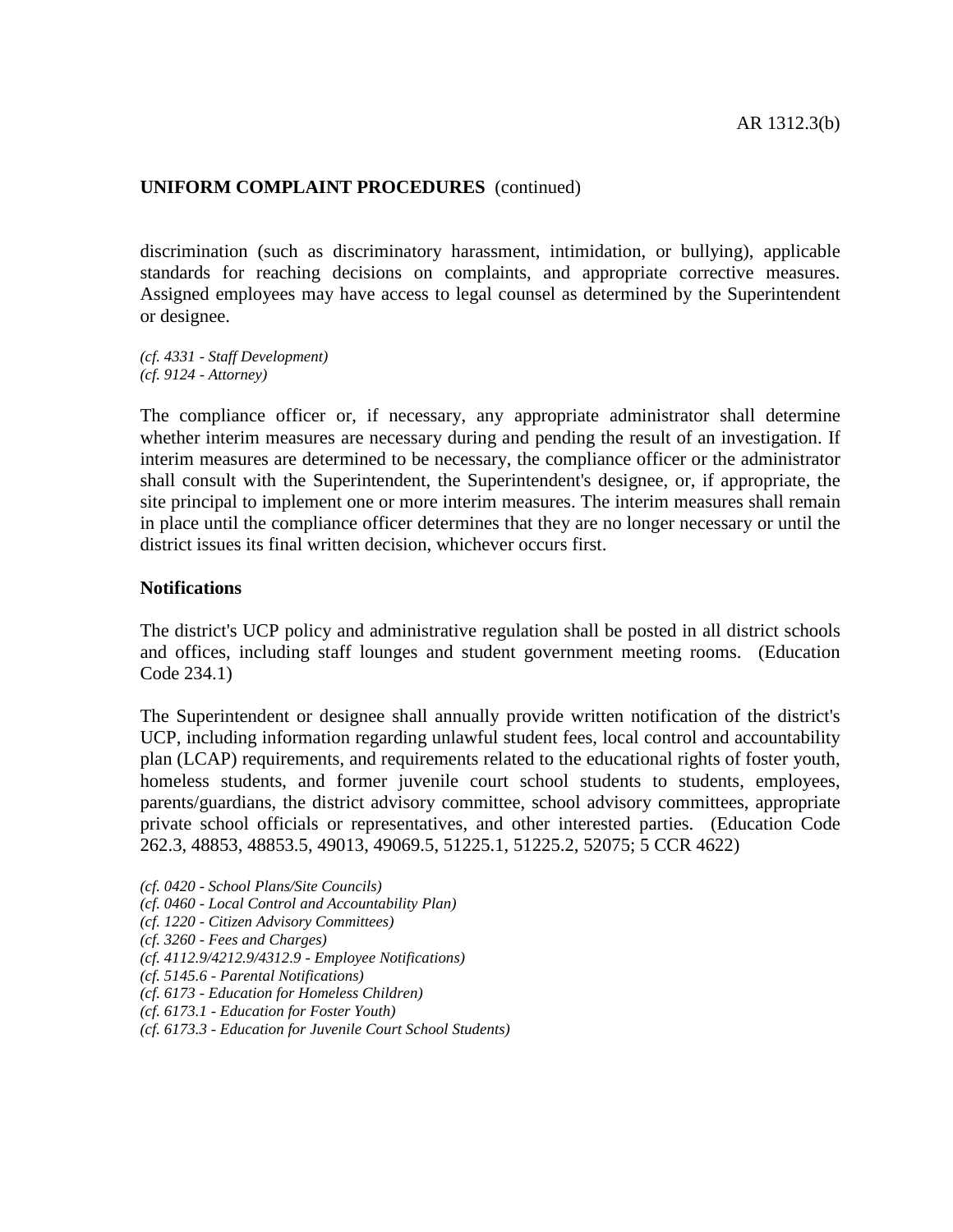The annual notification, complete contact information of the compliance officer(s), and information related to Title IX as required pursuant to Education Code 221.61 shall be posted on the district web site and may be provided through district-supported social media, if available.

*(cf. 1113 - District and School Web Sites) (cf. 1114 - District-Sponsored Social Media)*

The Superintendent or designee shall ensure that all students and parents/guardians, including students and parents/guardians with limited English proficiency, have access to the relevant information provided in the district's policy, regulation, forms, and notices concerning the UCP.

If 15 percent or more of students enrolled in a particular district school speak a single primary language other than English, the district's policy, regulation, forms, and notices concerning the UCP shall be translated into that language, in accordance with Education Code 234.1 and 48985. In all other instances, the district shall ensure meaningful access to all relevant UCP information for parents/guardians with limited English proficiency.

The notice shall:

- 1. Identify the person(s), position(s), or unit(s) responsible for receiving complaints
- 2. Advise the complainant of any civil law remedies that may be available to him/her under state or federal antidiscrimination laws, if applicable
- 3. Advise the complainant of the appeal process, including, if applicable, the complainant's right to take a complaint directly to the California Department of Education (CDE) or to pursue remedies before civil courts or other public agencies, such as the U.S. Department of Education's Office for Civil Rights (OCR) in cases involving unlawful discrimination (such as discriminatory harassment, intimidation, or bullying).
- 4. Include statements that:
	- a. The district has the primary responsibility to ensure compliance with applicable state and federal laws and regulations governing educational programs.
	- b. The complaint review shall be completed within 60 calendar days from the date of receipt of the complaint unless the complainant agrees in writing to an extension of the timeline.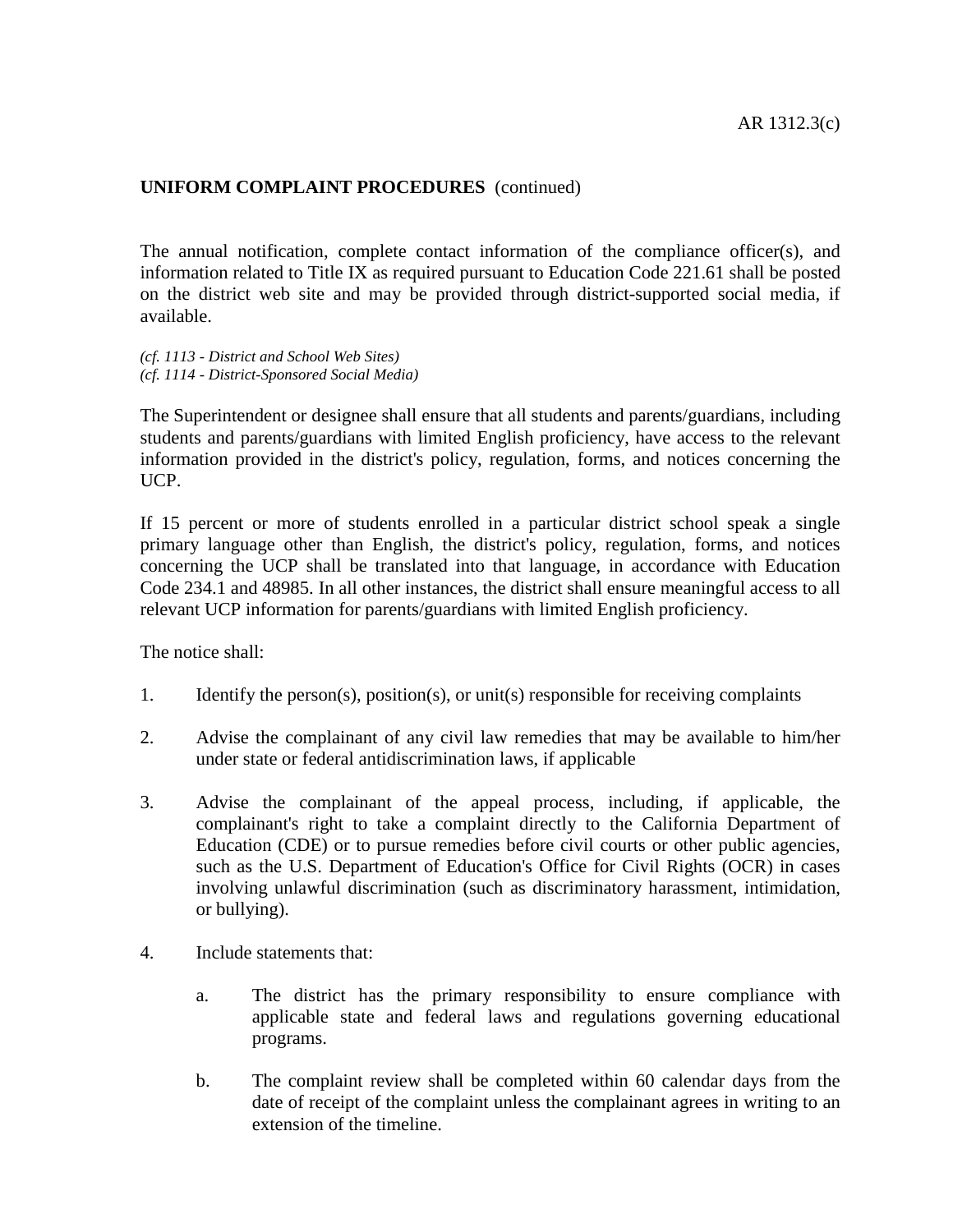- c. A complaint alleging retaliation or unlawful discrimination (such as discriminatory harassment, intimidation, or bullying) must be filed not later than six months from the date it occurred, or six months from the date the complainant first obtained knowledge of the facts of the alleged unlawful discrimination. The time for filing may be extended for up to 90 days by the Superintendent or designee for good cause upon written request by the complainant setting forth the reasons for the extension.
- d. Complaints should be filed in writing and signed by the complainant. If a complainant is unable to put his/her complaint in writing, for example, due to conditions such as a disability or illiteracy, district staff shall assist him/her in the filing of the complaint.
- e. If a complaint is not filed in writing but the district receives notice of any allegation that is subject to the UCP, the district shall take affirmative steps to investigate and address the allegations, in a manner appropriate to the particular circumstances.

If the allegation involves retaliation or unlawful discrimination (such as discriminatory harassment, intimidation, or bullying) and the investigation confirms that discrimination has occurred, the district will take steps to prevent recurrence of discrimination and correct its discriminatory effects on the complainant, and on others, if appropriate.

- f. A student enrolled in a public school shall not be required to pay a fee for his/her participation in an educational activity that constitutes an integral fundamental part of the district's educational program, including curricular and extracurricular activities.
- g. The Board is required to adopt and annually update the LCAP in a manner that includes meaningful engagement of parents/guardians, students, and other stakeholders in the development and/or review of the LCAP.
- h. A foster youth shall receive information about educational rights related to his/her educational placement, enrollment in and checkout from school, as well as the responsibilities of the district liaison for foster youth to ensure and facilitate these requirements and to assist the student in ensuring proper transfer of his/her credits, records, and grades when he/she transfers between schools or between the district and another district.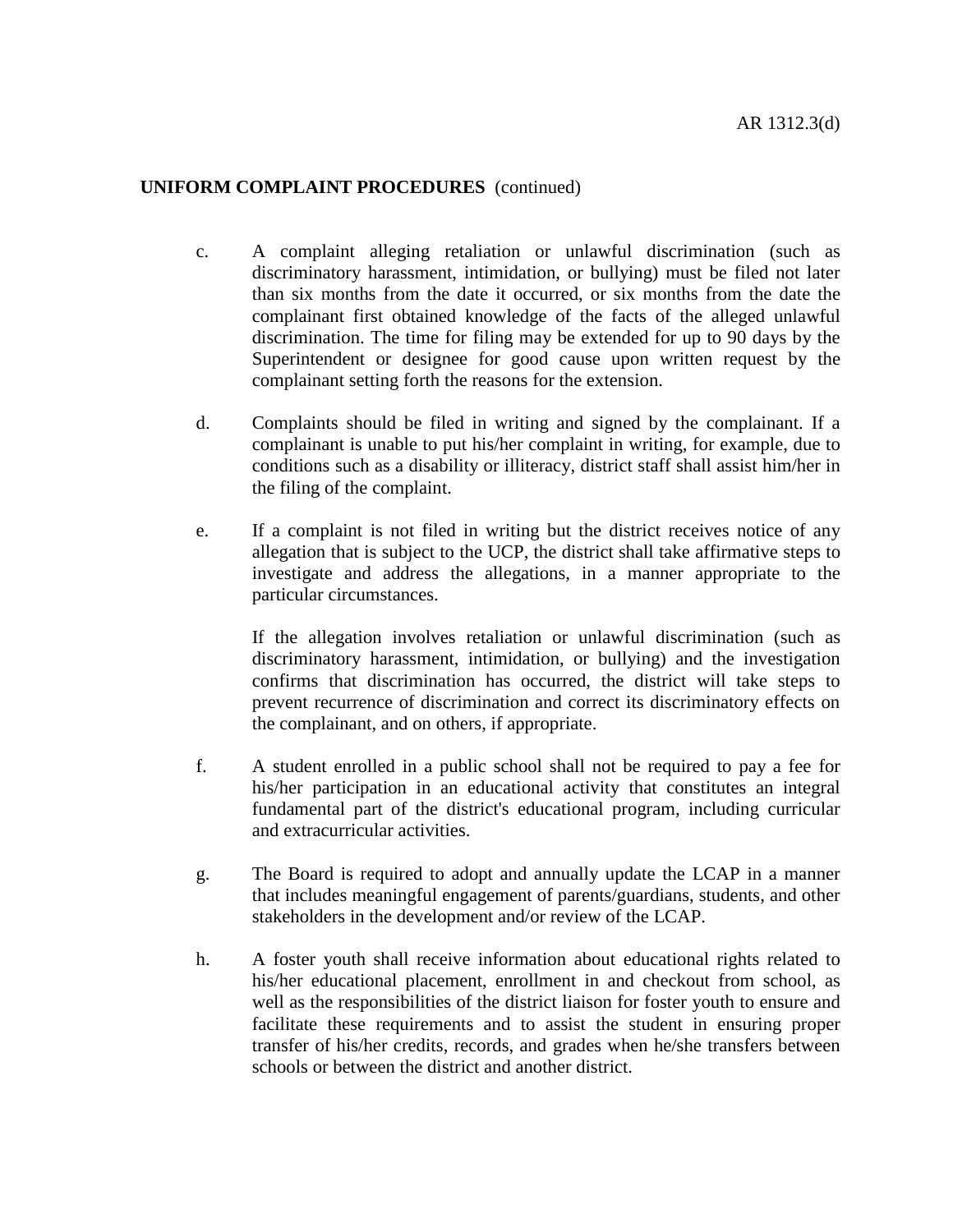- i. A foster youth, homeless student, or former juvenile court school student who transfers into a district high school or between district high schools as applicable shall be notified of the district's responsibility to:
	- (1) Accept any coursework or part of the coursework that the student has satisfactorily completed in another public school, juvenile court school, or a nonpublic, nonsectarian school or agency, and to issue full or partial credit for the coursework completed
	- (2) Not require the student to retake any course or a portion of a course which he/she has satisfactorily completed in another public school, juvenile court school, or a nonpublic, nonsectarian school or agency
	- (3) If the student has completed his/her second year of high school before the transfer, provide the student information about district-adopted coursework and Board-imposed graduation requirements from which he/she may be exempted pursuant to Education Code 51225.1
- j. The complainant has a right to appeal the district's decision to the CDE by filing a written appeal within 15 calendar days of receiving the district's decision.

In any complaint alleging unlawful discrimination (such as discriminatory harassment, intimidation, or bullying), the respondent also shall have the right to file an appeal with the CDE in the same manner as the complainant, if he/she is dissatisfied with the district's decision.

- k. The appeal to the CDE must include a copy of the complaint filed with the district and a copy of the district's decision.
- l. Copies of the district's UCP are available free of charge.

#### **District Responsibilities**

All UCP-related complaints shall be investigated and resolved within 60 calendar days of the district's receipt of the complaint unless the complainant agrees in writing to an extension of the timeline. (5 CCR 4631)

For complaints alleging unlawful discrimination (such as discriminatory harassment, intimidation, or bullying), the district shall inform the respondent when the complainant agrees to an extension of the timeline for investigating and resolving the complaint.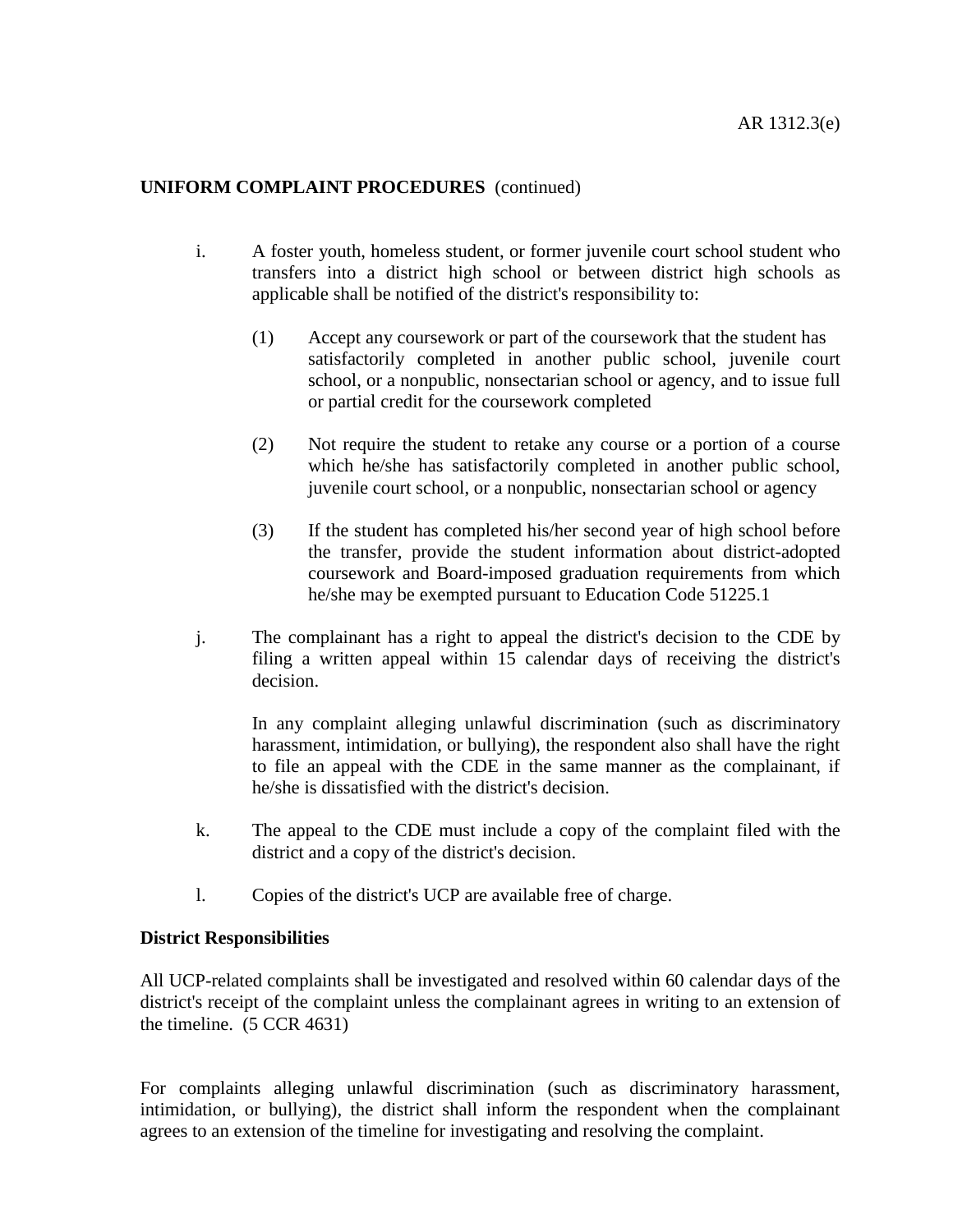The compliance officer shall maintain a record of each complaint and subsequent related actions, including steps taken during the investigation and all information required for compliance with 5 CCR 4631 and 4633.

All parties involved in the allegations shall be notified when a complaint is filed and when a decision or ruling is made. However, the compliance officer shall keep all complaints or allegations of retaliation or unlawful discrimination (such as discriminatory harassment, intimidation, or bullying) confidential except when disclosure is necessary to carry out the investigation, take subsequent corrective action, conduct ongoing monitoring, or maintain the integrity of the process. (5 CCR 4630, 4964)

#### **Filing of Complaints**

The complaint shall be presented to the compliance officer who shall maintain a log of complaints received, providing each with a code number and a date stamp.

All complaints shall be filed in writing and signed by the complainant. If a complainant is unable to put a complaint in writing due to conditions such as a disability or illiteracy, district staff shall assist him/her in the filing of the complaint. (5 CCR 4600)

Complaints shall also be filed in accordance with the following rules, as applicable:

- 1. A complaint alleging district violation of applicable state or federal law or regulations governing adult education programs, consolidated categorical aid programs, migrant education, career technical and technical education and training programs, child care and development programs, child nutrition programs, and special education programs may be filed by any individual, public agency, or organization. (5 CCR 4630)
- 2. Any complaint alleging noncompliance with law regarding the prohibition against requiring students to pay student fees, deposits, and charges or any requirement related to the LCAP may be filed anonymously if the complaint provides evidence, or information leading to evidence, to support an allegation of noncompliance. A complaint about a violation of the prohibition against the charging of unlawful student fees may be filed with the principal of the school or with the Superintendent or designee. However, any such complaint shall be filed no later than one year from the date the alleged violation occurred. (Education Code 49013, 52075; 5 CCR 4630)
- 3. A complaint alleging unlawful discrimination (such as discriminatory harassment, intimidation, or bullying) may be filed only by a person who alleges that he/she personally suffered the unlawful discrimination or by a person who believes that an individual or any specific class of individuals has been subjected to it. The complaint shall be initiated no later than six months from the date when the alleged unlawful discrimination occurred, or six months from the date when the complainant first obtained knowledge of the facts of the alleged unlawful discrimination. The time for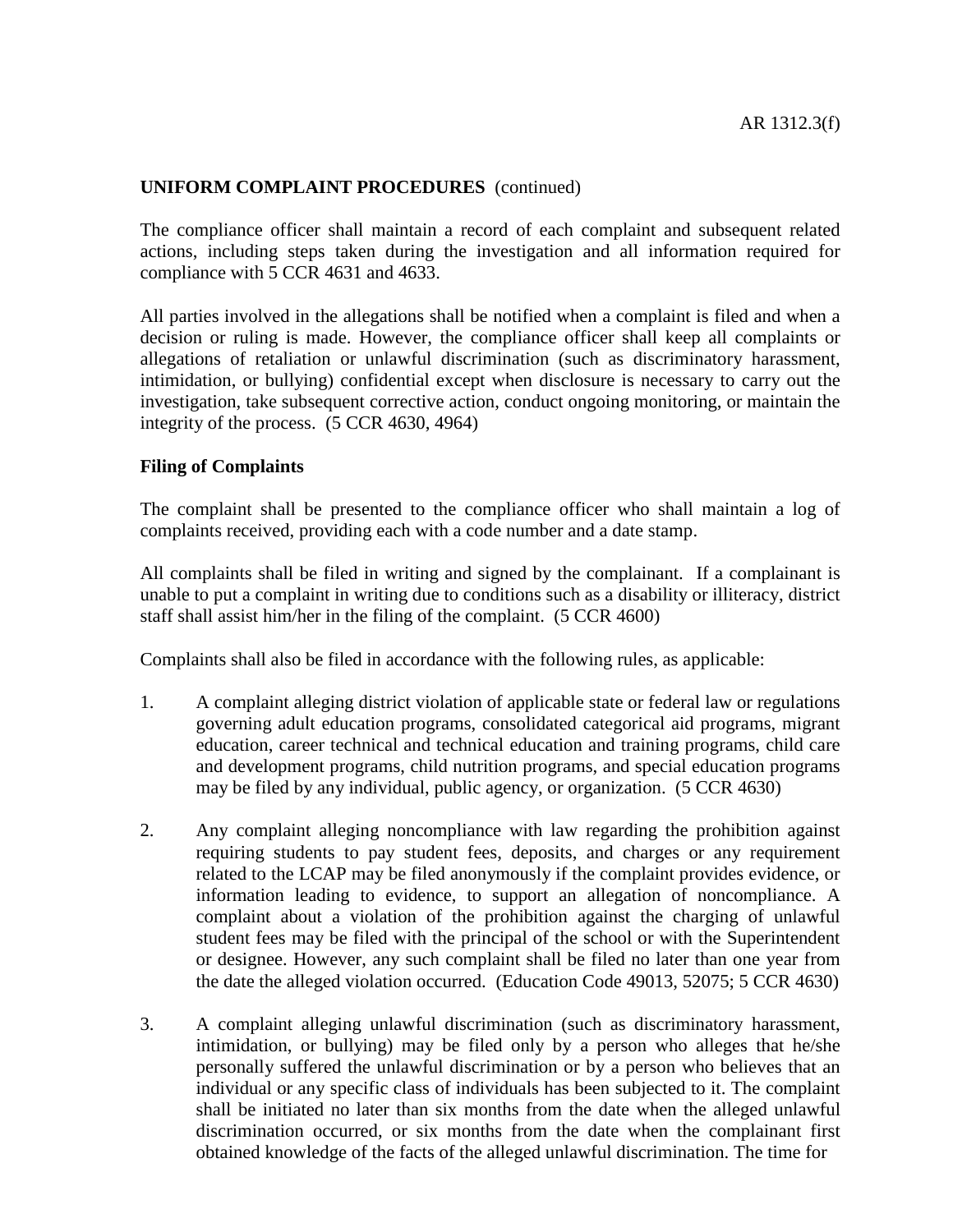filing may be extended for up to 90 days by the Superintendent or designee for good cause upon written request by the complainant setting forth the reasons for the extension. (5 CCR 4630)

- 4. When a complaint alleging unlawful discrimination (such as discriminatory harassment, intimidation, or bullying) is filed anonymously, the compliance officer shall pursue an investigation or other response as appropriate, depending on the specificity and reliability of the information provided and the seriousness of the allegation.
- 5. When the complainant of unlawful discrimination (such as discriminatory harassment, intimidation, or bullying) or the alleged victim, when he/she is not the complainant, requests confidentiality, the compliance officer shall inform him/her that the request may limit the district's ability to investigate the conduct or take other necessary action. When honoring a request for confidentiality, the district shall nevertheless take all reasonable steps to investigate and resolve/respond to the complaint consistent with the request.

#### **Mediation**

Within three business days after the compliance officer receives the complaint, he/she may informally discuss with all the parties the possibility of using mediation. Mediation shall be offered to resolve complaints that involve more than one student and no adult. However, mediation shall not be offered or used to resolve any complaint involving an allegation of sexual assault or where there is a reasonable risk that a party to the mediation would feel compelled to participate. If the parties agree to mediation, the compliance officer shall make all arrangements for this process.

Before initiating the mediation of a complaint alleging retaliation or unlawful discrimination (such as discriminatory harassment, intimidation, or bullying), the compliance officer shall ensure that all parties agree to make the mediator a party to relevant confidential information. The compliance officer shall also notify all parties of the right to end the informal process at any time.

If the mediation process does not resolve the problem within the parameters of law, the compliance officer shall proceed with his/her investigation of the complaint.

The use of mediation shall not extend the district's timelines for investigating and resolving the complaint unless the complainant agrees in writing to such an extension of time. If mediation is successful and the complaint is withdrawn, then the district shall take only the actions agreed to through the mediation. If mediation is unsuccessful, the district shall then continue with subsequent steps specified in this administrative regulation.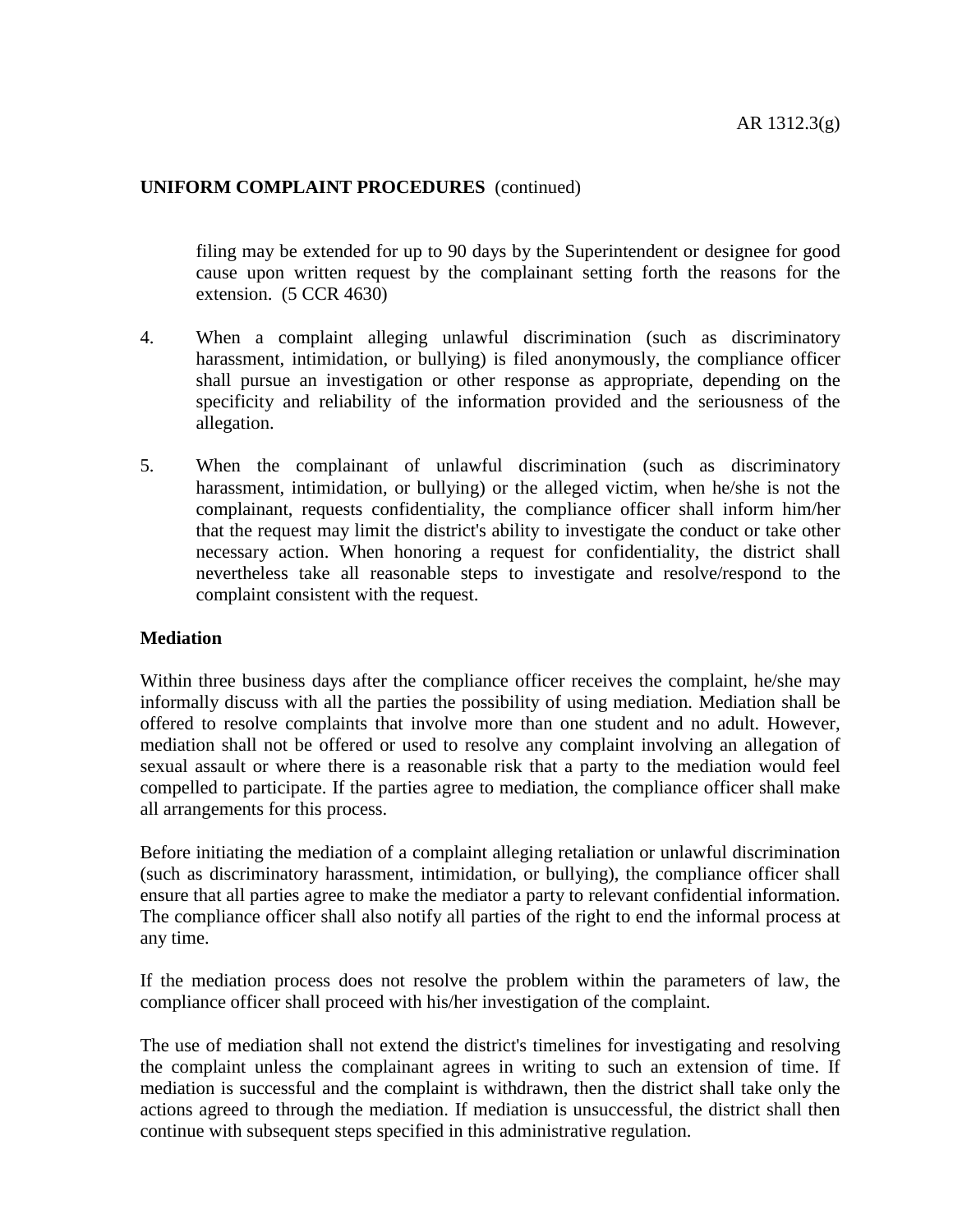#### **Investigation of Complaint**

Within 10 business days after the compliance officer receives the complaint, the compliance officer shall begin an investigation into the complaint.

Within one business day of initiating the investigation, the compliance officer shall provide the complainant and/or his/her representative with the opportunity to present the information contained in the complaint to the compliance officer and shall notify the complainant and/or his/her representative of the opportunity to present the compliance officer with any evidence, or information leading to evidence, to support the allegations in the complaint. Such evidence or information may be presented at any time during the investigation.

In conducting the investigation, the compliance officer shall collect all available documents and review all available records, notes, or statements related to the complaint, including any additional evidence or information received from the parties during the course of the investigation. He/she shall individually interview all available witnesses with information pertinent to the complaint, and may visit any reasonably accessible location where the relevant actions are alleged to have taken place. At appropriate intervals, the compliance officer shall inform both parties of the status of the investigation.

To investigate a complaint alleging retaliation or unlawful discrimination (such as discriminatory harassment, intimidation, or bullying), the compliance officer shall interview the alleged victim(s), any alleged offenders, and other relevant witnesses privately, separately, and in a confidential manner. As necessary, additional staff or legal counsel may conduct or support the investigation.

A complainant's refusal to provide the district's investigator with documents or other evidence related to the allegations in the complaint, failure or refusal to cooperate in the investigation, or engagement in any other obstruction of the investigation may result in the dismissal of the complaint because of a lack of evidence to support the allegation. Similarly, a respondent's refusal to provide the district's investigator with documents or other evidence related to the allegations in the complaint, failure or refusal to cooperate in the investigation, or engagement in any other obstruction of the investigation may result in a finding, based on evidence collected, that a violation has occurred and in the imposition of a remedy in favor of the complainant. (5 CCR 4631)

In accordance with law, the district shall provide the investigator with access to records and other information related to the allegation in the complaint and shall not in any way obstruct the investigation. Failure or refusal of the district to cooperate in the investigation may result in a finding based on evidence collected that a violation has occurred and in the imposition of a remedy in favor of the complainant. (5 CCR 4631)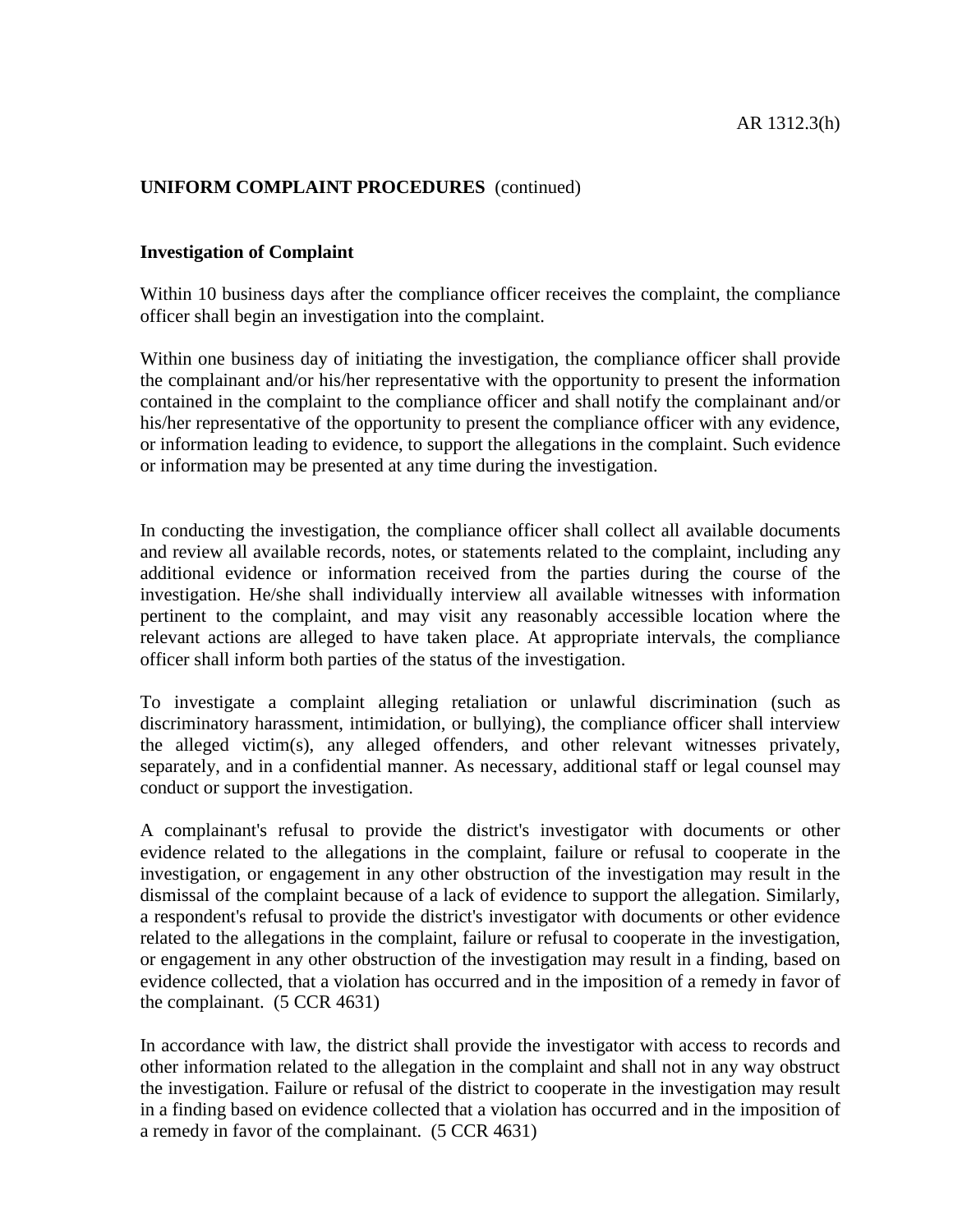The compliance officer shall apply a "preponderance of the evidence" standard in determining the veracity of the factual allegations in a complaint. This standard is met if the allegation is more likely to be true than not.

#### **Report of Findings**

Unless extended by written agreement with the complainant, the compliance officer shall prepare and send to the complainant, and respondent if there is one, a written report, as described in the section "Final Written Decision" below, within 60 calendar days of the district's receipt of the complaint. (5 CCR 4631)

#### **Final Written Decision**

The district's decision on how it will resolve the complaint shall be in writing and shall be sent to the complainant and respondent. (5 CCR 4631)

In consultation with district legal counsel, information about the relevant part of a decision may be communicated to a victim who is not the complainant and to other parties who may be involved in implementing the decision or are affected by the complaint, as long as the privacy of the parties is protected. In a complaint alleging unlawful discrimination (such as discriminatory harassment, intimidation, and bullying), notice of the district's decision to the alleged victim shall include information about any sanction to be imposed upon the respondent that relates directly to the alleged victim.

If the complaint involves a limited-English-proficient student or parent/guardian and the student involved attends a school at which 15 percent or more of the students speak a single primary language other than English, then the decision shall also be translated into that language. In all other instances, the district shall ensure meaningful access to all relevant information for parents/guardians with limited English proficiency.

For all complaints, the decision shall include: (5 CCR 4631)

- 1. The findings of fact based on the evidence gathered. In reaching a factual determination, the following factors may be taken into account:
	- a. Statements made by any witnesses
	- b. The relative credibility of the individuals involved
	- c. How the complaining individual reacted to the incident
	- d. Any documentary or other evidence relating to the alleged conduct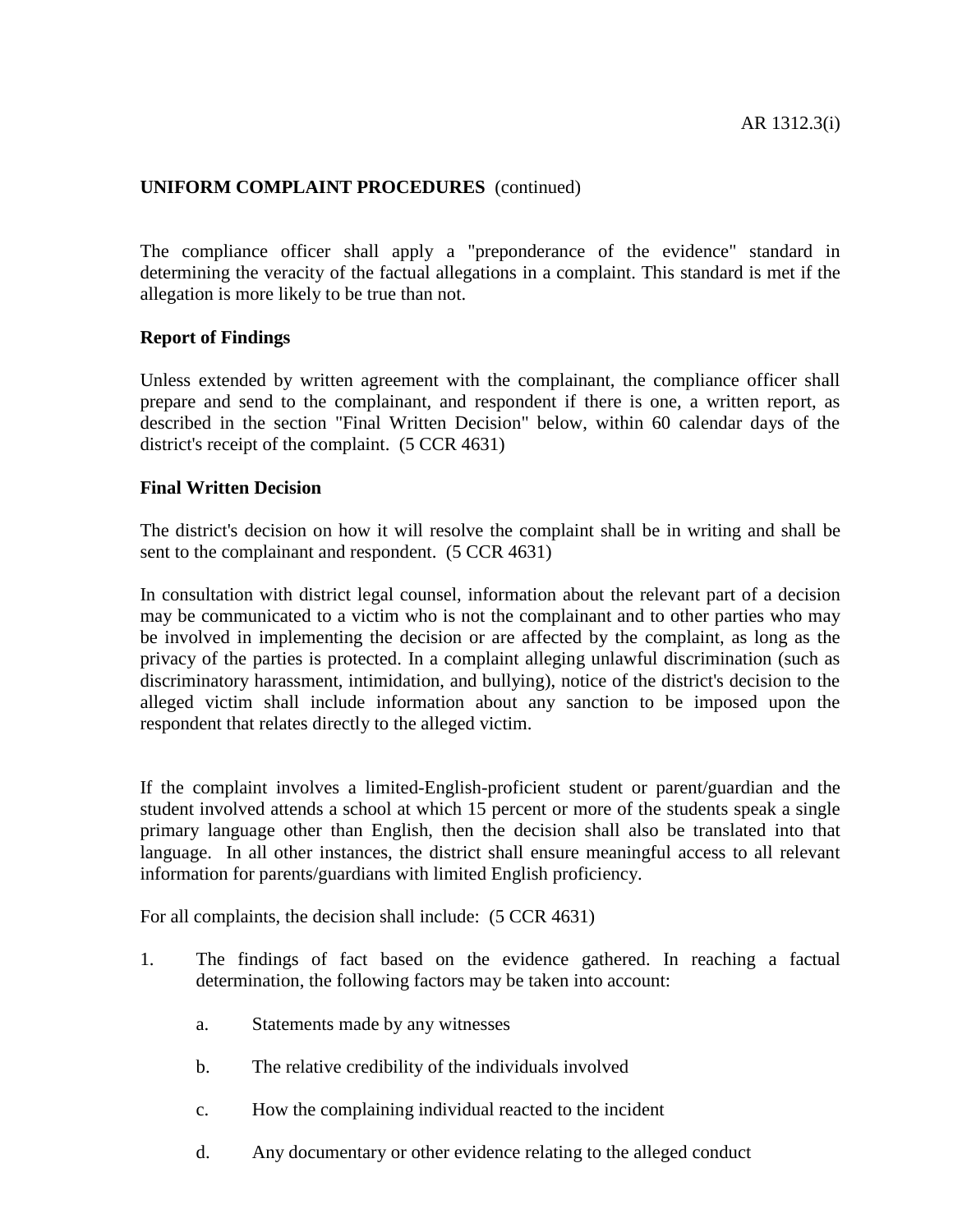- e. Past instances of similar conduct by any alleged offenders
- f. Past false allegations made by the complainant
- 2. The conclusion(s) of law
- 3. Disposition of the complaint
- 4. Rationale for such disposition

For complaints of retaliation or unlawful discrimination (such as discriminatory harassment, intimidation, or bullying), the disposition of the complaint shall include a determination for each allegation as to whether retaliation or unlawful discrimination has occurred.

The determination of whether a hostile environment exists may involve consideration of the following:

- a. How the misconduct affected one or more students' education
- b. The type, frequency, and duration of the misconduct
- c. The relationship between the alleged victim(s) and offender(s)
- d. The number of persons engaged in the conduct and at whom the conduct was directed
- e. The size of the school, location of the incidents, and context in which they occurred
- f. Other incidents at the school involving different individuals
- 5. Corrective action(s), including any actions that have been taken or will be taken to address the allegations in the complaint and including, with respect to a student fees complaint, a remedy that comports with Education Code 49013 and 5 CCR 4600

For complaints of unlawful discrimination (such as discriminatory harassment, intimidation, or bullying), the decision may, as required by law, include:

a. The corrective actions imposed on the respondent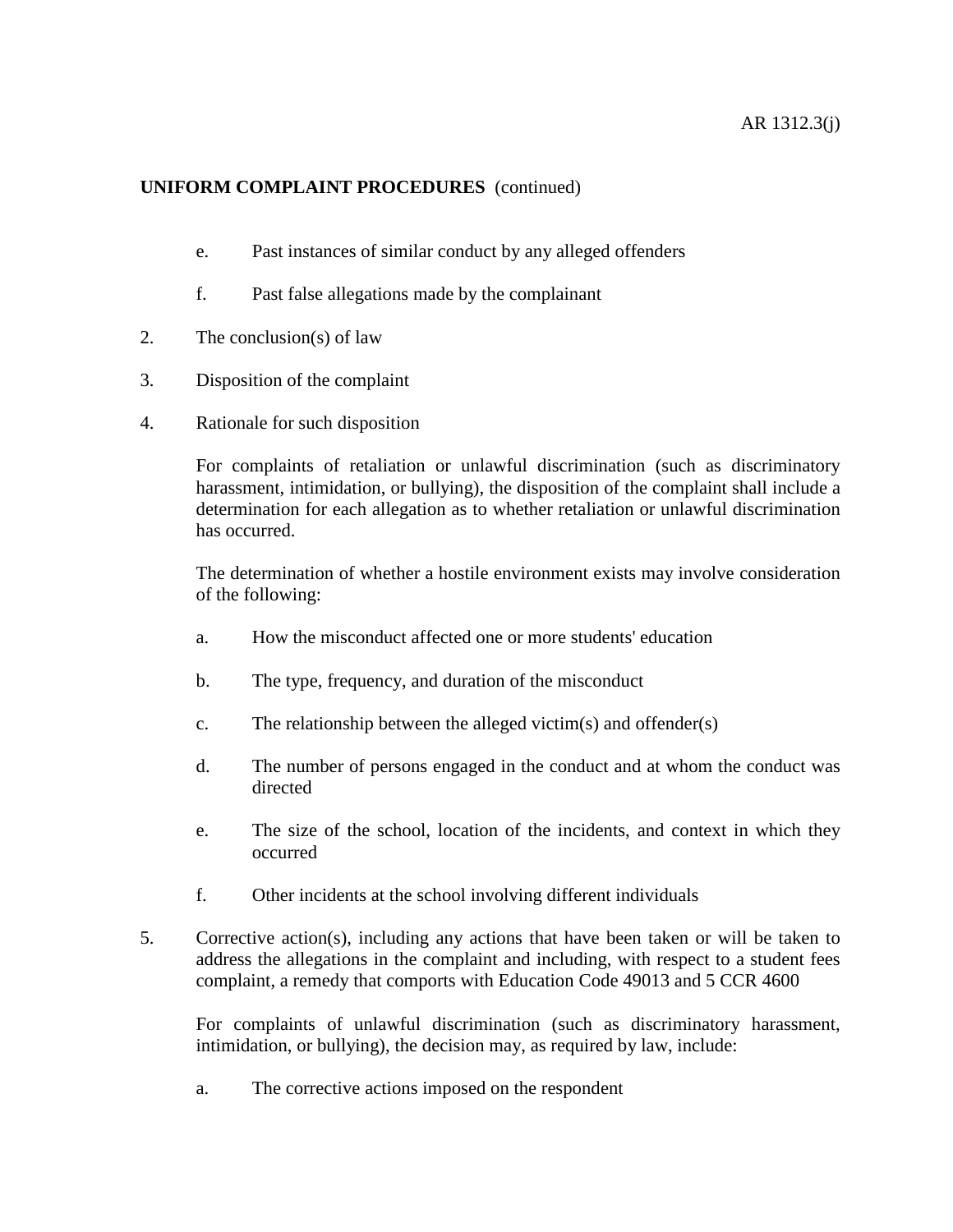- b. Individual remedies offered or provided to the complainant or another person who was the subject of the complaint, but this information should not be shared with the respondent.
- c. Systemic measures the school has taken to eliminate a hostile environment and prevent recurrence
- 6. Notice of the complainant's and respondent's right to appeal the district's decision to the CDE within 15 calendar days, and procedures to be followed for initiating such an appeal

The decision may also include follow-up procedures to prevent recurrence or retaliation and for reporting any subsequent problems.

For complaints alleging unlawful discrimination based on state law (such as discriminatory harassment, intimidation, and bullying), the decision shall also include a notice to the complainant that:

- 1. He/she may pursue available civil law remedies outside of the district's complaint procedures, including seeking assistance from mediation centers or public/private interest attorneys, 60 calendar days after the filing of an appeal with the CDE. (Education Code 262.3)
- 2. The 60 days moratorium does not apply to complaints seeking injunctive relief in state courts or to discrimination complaints based on federal law. (Education Code 262.3)
- 3. Complaints alleging discrimination based on race, color, national origin, sex, gender, disability, or age may also be filed with the U.S. Department of Education, Office for Civil Rights at www.ed.gov/ocr within 180 days of the alleged discrimination.

#### **Corrective Actions**

When a complaint is found to have merit, the compliance officer shall adopt any appropriate corrective action permitted by law. Appropriate corrective actions that focus on the larger school or district environment may include, but are not limited to, actions to reinforce district policies; training for faculty, staff, and students; updates to school policies; or school climate surveys.

For complaints involving retaliation or unlawful discrimination (such as discriminatory harassment, intimidation, or bullying), appropriate remedies that may be offered to the victim but not communicated to the respondent may include, but are not limited to, the following: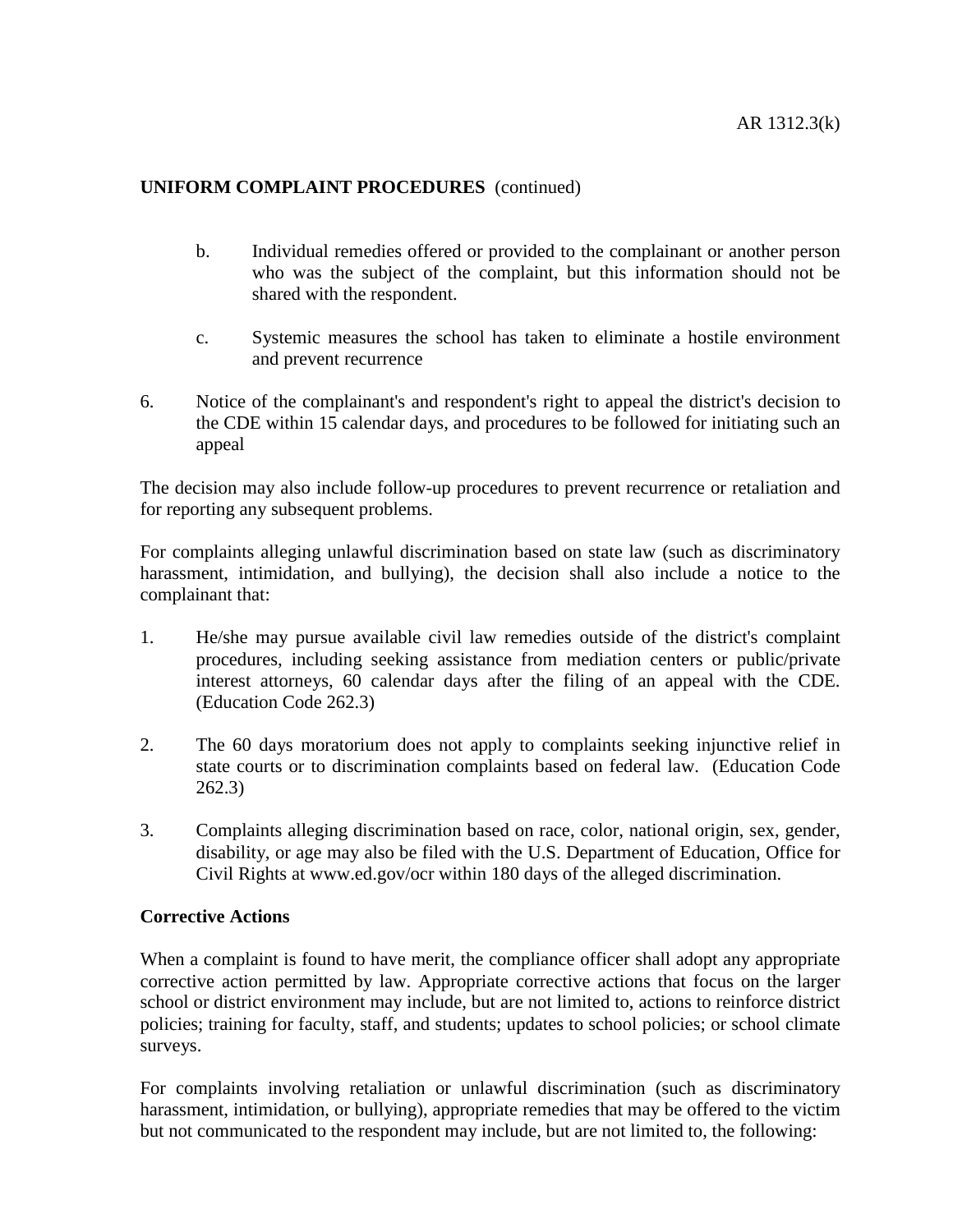- 1. Counseling
- 2. Academic support
- 3. Health services
- 4. Assignment of an escort to allow the victim to move safely about campus
- 5. Information regarding available resources and how to report similar incidents or retaliation
- 6. Separation of the victim from any other individuals involved, provided the separation does not penalize the victim
- 7. Restorative justice
- 8. Follow-up inquiries to ensure that the conduct has stopped and there has been no retaliation
- 9. Determination of whether any past actions of the victim that resulted in discipline were related to the treatment the victim received and described in the complaint

For complaints involving retaliation or unlawful discrimination (such as discriminatory harassment, intimidation, or bullying), appropriate corrective actions that focus on a student offender may include, but are not limited to, the following:

- 1. Transfer from a class or school as permitted by law
- 2. Parent/guardian conference
- 3. Education regarding the impact of the conduct on others
- 4. Positive behavior support
- 5. Referral to a student success team
- 6. Denial of participation in extracurricular or co-curricular activities or other privileges as permitted by law
- 7. Disciplinary action, such as suspension or expulsion, as permitted by law

When an employee is found to have committed retaliation or unlawful discrimination (such as discriminatory harassment, intimidation, or bullying), the district shall take appropriate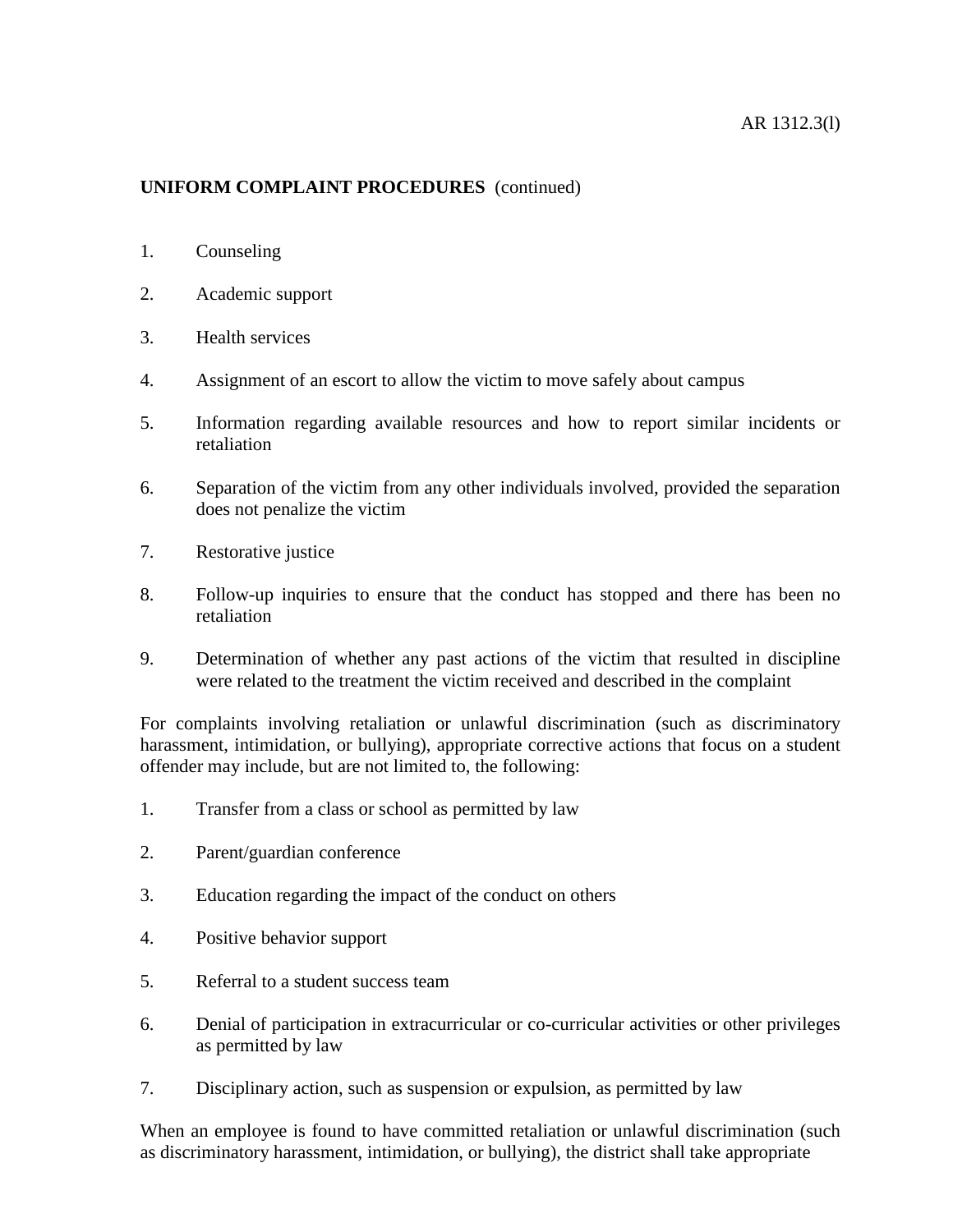disciplinary action, up to and including dismissal, in accordance with applicable law and collective bargaining agreement.

The district may also consider training and other interventions for the larger school community to ensure that students, staff, and parents/guardians understand the types of behavior that constitute unlawful discrimination (such as discriminatory harassment, intimidation, or bullying), that the district does not tolerate it, and how to report and respond to it.

If a complaint alleging noncompliance with the laws regarding student fees, deposits, and other charges, physical education instructional minutes for students in elementary schools, or any requirement related to the LCAP is found to have merit, the district shall provide a remedy to all affected students and parents/guardians subject to procedures established by regulation of the State Board of Education. (Education Code 49013, 51223, 52075)

For complaints alleging noncompliance with the laws regarding student fees, the district shall attempt in good faith, by engaging in reasonable efforts, to identify and fully reimburse all affected students and parents/guardians who paid the unlawful student fees within one year prior to the filing of the complaint. (Education Code 49013; 5 CCR 4600)

#### **Appeals to the California Department of Education**

Any complainant who is dissatisfied with the district's final written decision may file an appeal in writing with the CDE within 15 calendar days of receiving the district's decision. (Education Code 222, 48853, 48853.5, 49013, 49069.5, 51223, 51225.1, 51225.2, 51228.3, 52075; 5 CCR 4632)

When a respondent in any complaint alleging unlawful discrimination (such as discriminatory harassment, intimidation, and bullying) is dissatisfied with the district's final written decision, he/she, in the same manner as the complainant, may file an appeal with the CDE.

The complainant or respondent shall specify the basis for the appeal of the decision and whether the facts are incorrect and/or the law has been misapplied. The appeal shall be accompanied by a copy of the locally filed complaint and a copy of the district's decision. (5 CCR 4632)

Upon notification by the CDE that the complainant or respondent has appealed the district's decision, the Superintendent or designee shall forward the following documents to the CDE: (5 CCR 4633)

1. A copy of the original complaint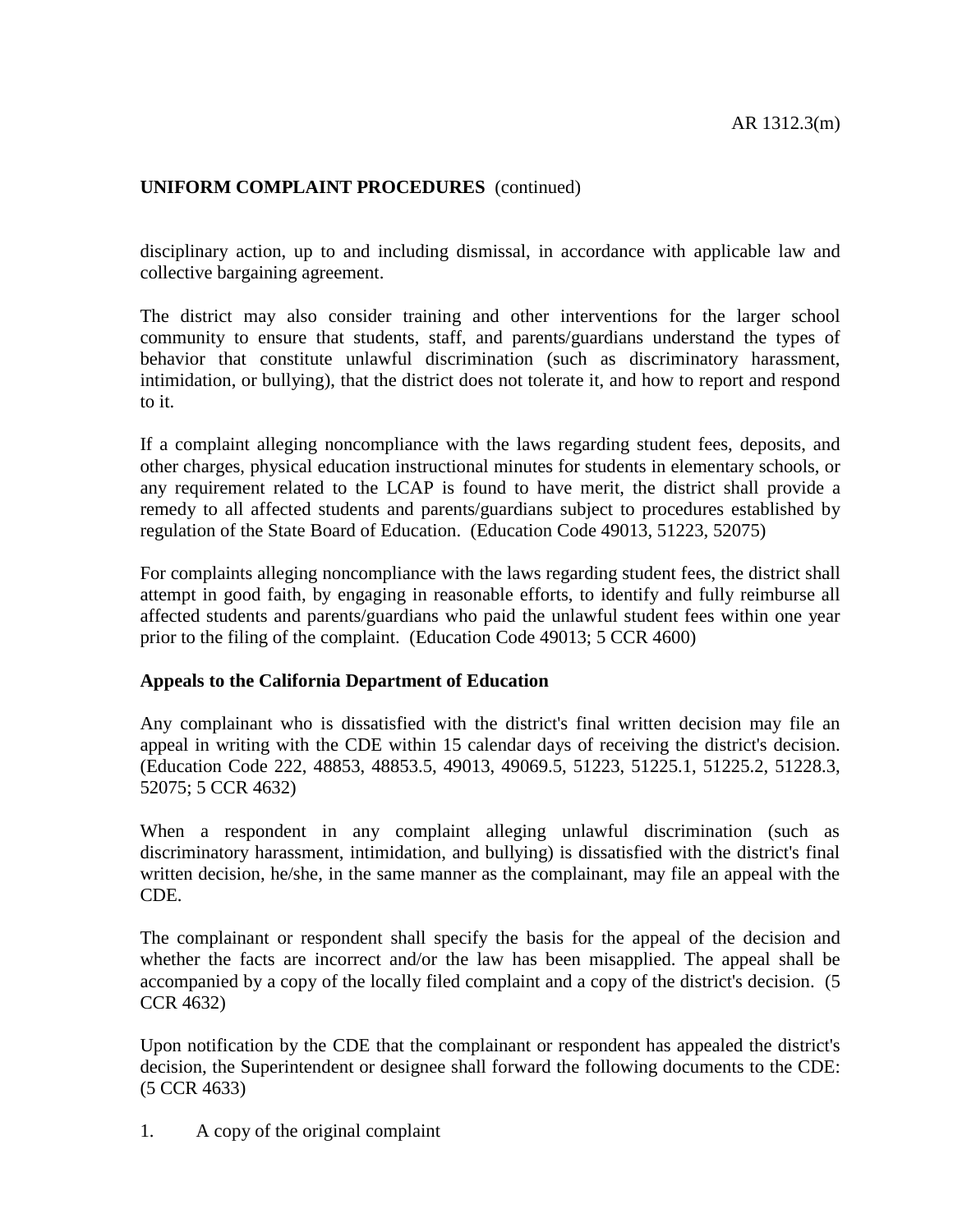- 2. A copy of the written decision
- 3. A summary of the nature and extent of the investigation conducted by the district, if not covered by the decision
- 4. A copy of the investigation file including, but not limited to, all notes, interviews, and documents submitted by the parties and gathered by the investigator
- 5. A report of any action taken to resolve the complaint
- 6. A copy of the district's uniform complaint procedures
- 7. Other relevant information requested by the CDE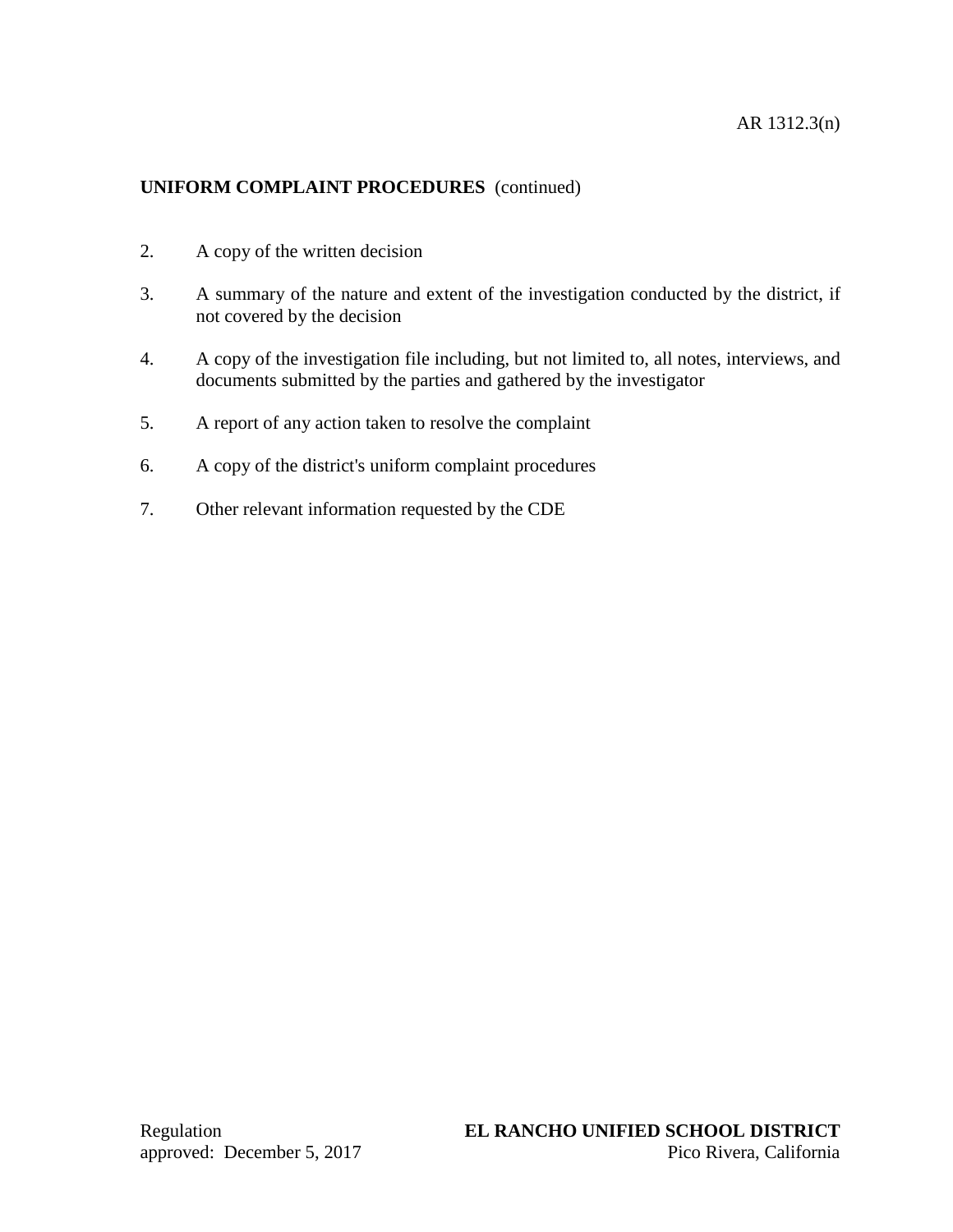**Community Relations** E 1312.3(a)

**UNIFORM COMPLAINT PROCEDURES**

# **CALIFORNIA DEPARTMENT OF EDUCATION NUTRITION SERVICES DIVISION**

# Civil Rights and Complaint Procedures for the U.S. Department of Agriculture Child Nutrition Programs

Rev. November 2017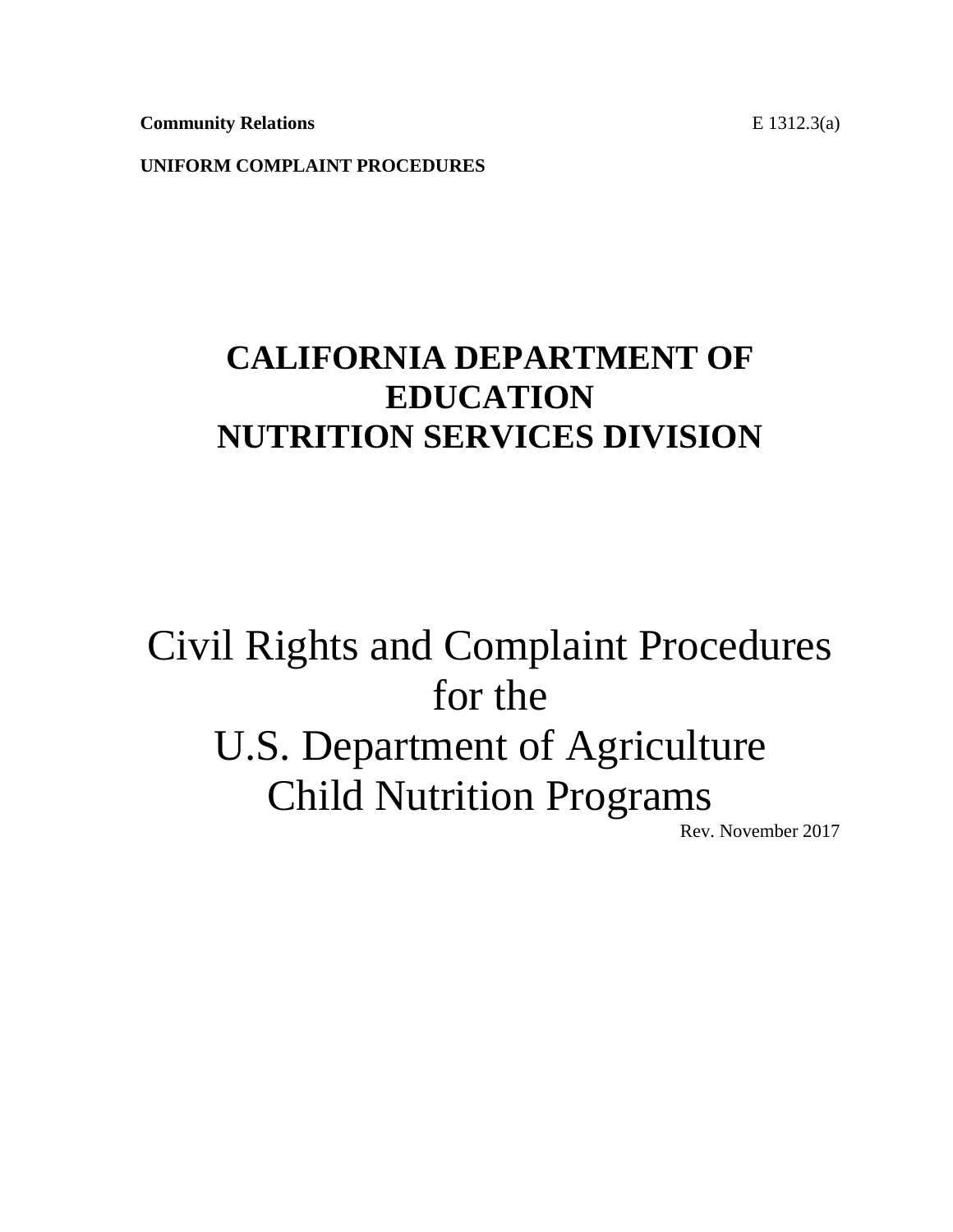# E 1312.3(b)

# **UNIFORM COMPLAINT PROCEDURES (**continued)

# **Table of Contents**

#### Introduction

Civil Rights Compliance in the Child Nutrition Programs

Public Notification and Grassroots Efforts

Protected Racial and Ethnic Categories in the Child Nutrition Programs

Discriminatory Behavior

Where to File a Complaint

Terminology Key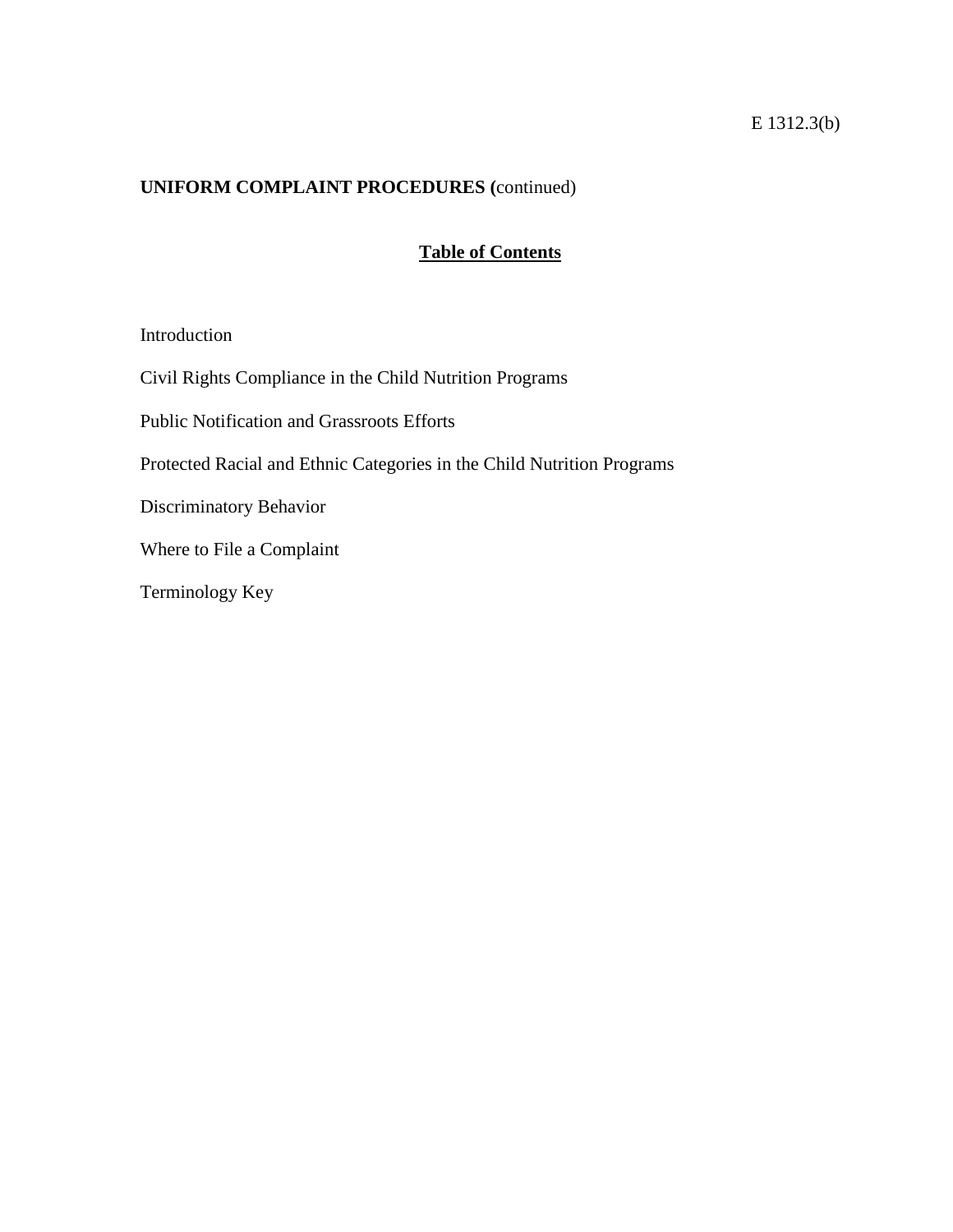#### **INTRODUCTION**

The California Department of Education (CDE) Nutrition Services Division (NSD) provides the Civil Rights and Complaint Procedures to help agencies comply with the U.S. Department of Agriculture (USDA) child nutrition program (CNP) regulations, as required by the Food and Nutrition Service (FNS) Instruction 113-1.

The requirements contained in the procedures apply to all programs and activities receiving federal financial assistance for the CNPs, whether those programs and activities are federally funded in whole or in part (FNS Instruction 113-1*,* Page 3). Thus, when a state agency, local agency, or any other subrecipient agrees to administer FNS program services and benefits, they enter into a contractual agreement (i.e., federal/state agency agreement or a state agency/local agency agreement) to adhere to all laws, regulations, instructions, policies, and guidance related to nondiscrimination in program delivery (FNS Instruction 113-1, Page 4[C]).

#### **CIVIL RIGHTS COMPLIANCE IN THE CHILD NUTRITION PROGRAMS**

Each state agency, local agency, or any other subrecipient must ensure that it performs certain duties to both prevent and resolve all complaints related to programs and civil rights. Agencies **must** appoint a Civil Rights Coordinator to perform these duties. These duties include:

- Providing the name of the Civil Rights Coordinator, 504 Coordinator, and Title IX Coordinator (if different from the Civil Rights Coordinator)
- Providing mandatory civil rights training to all staff annually (FNS Instruction 113-1, Page 16[XI])
- Implementing procedures to determine and process civil rights complaints (FNS Instruction 113-1, Page 32[XVII][B])
- Implementing procedures to determine and process program related complaints
- Notifying the public, participants, and potential participants, upon request, of information about program requirements and the procedures for filing a complaint in English and/or in the appropriate language for persons with limited English proficiency (FNS Instruction 113-1, Page 13[IX])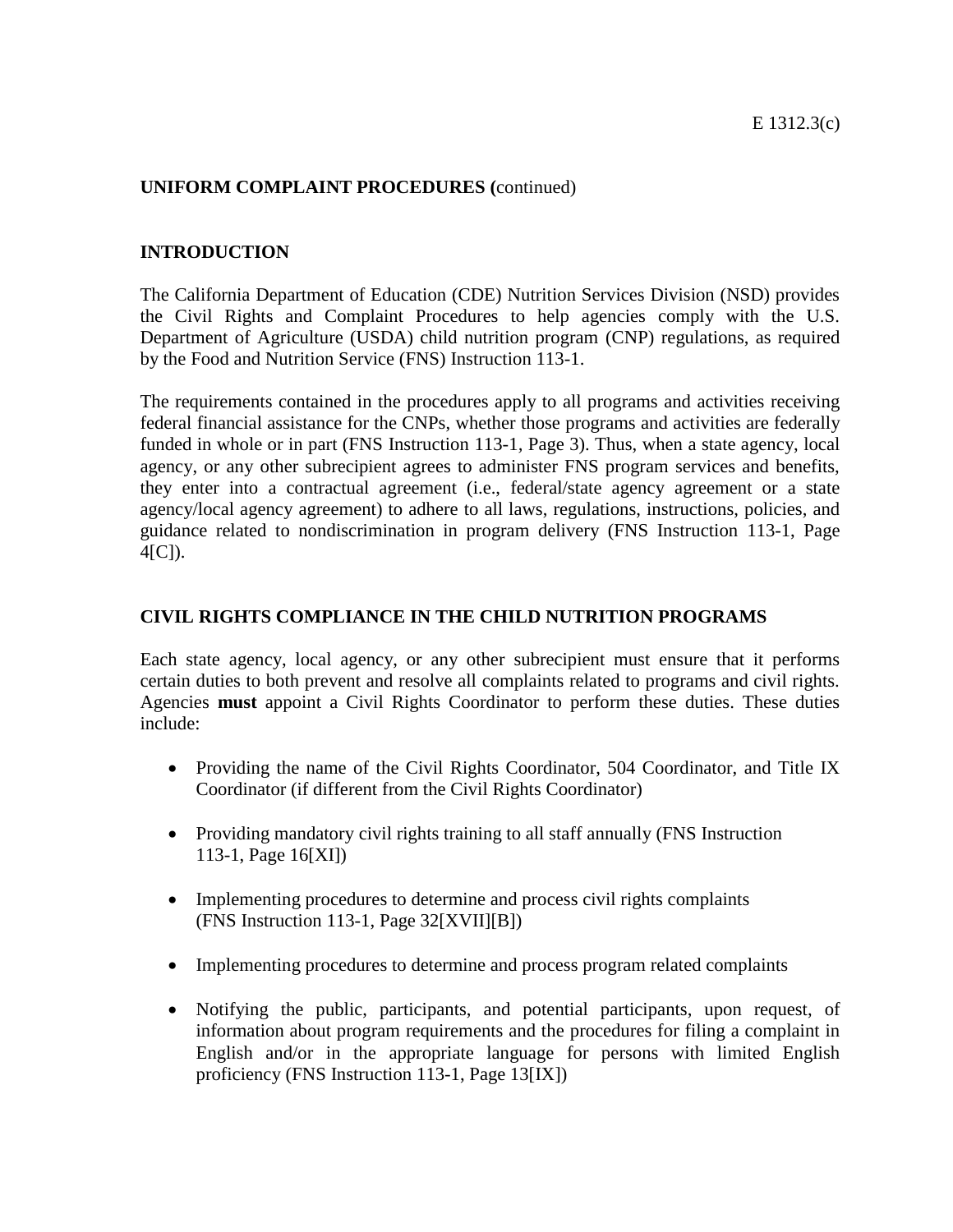- Ensuring that the public, participants, and potential participants are notified that a complaint can be filed anonymously or by a third party
- Developing a method to collect racial and ethnic data. The agency can use an applicant's voluntary self-identification to obtain racial and ethnic data.

Self-identification or self-reporting is the preferred method of obtaining characteristic data (FNS Instruction 113-1, Page 17[XII][A])

- Ensuring that the agency makes special meals available to participants with disabilities who have a medical statement on file documenting that their disability restricts their diet (Accommodating Children With Special Dietary Needs in the School Nutrition Programs, Page 5[II][A])
- Ensuring that participants with disabilities are not excluded from enjoying the benefits or services due to inaccessibility of facilities. Every part of a facility must be accessible to and usable by persons with disabilities (Rehabilitation Act of 1973, Section 504)
- The most current version of the federal nondiscrimination statement in a prominent location in all public information releases, publications, and on posters concerning nutrition program activities, except menus (FNS Instruction 113-1, pages 13[IX][A][3],14[d], and 15[IX][B][4])
- Displaying **And Justice For All** posters in areas visible to program recipients, such as the food service area and sponsor's office, except in family day care homes (FNS Instruction 113-1, Page 15[B][1])
- Sending a public release announcing the availability of the CNPs and/or changes in the programs to public media and community/grassroots organizations (FNS Instruction 113-1, Page 15[IX][B][2])
- Providing appropriate translation services when a significant number of persons in the surrounding population have limited English proficiency (FNS Instruction 113-1, pages 9 and 10[VII])
- Establishing admission and enrollment procedures that do not restrict enrollment of minority persons or persons with disabilities. This includes preventing staff from incorrectly denying applications of minority persons and persons with disabilities, and ultimately ensuring that minority persons and participants with disabilities have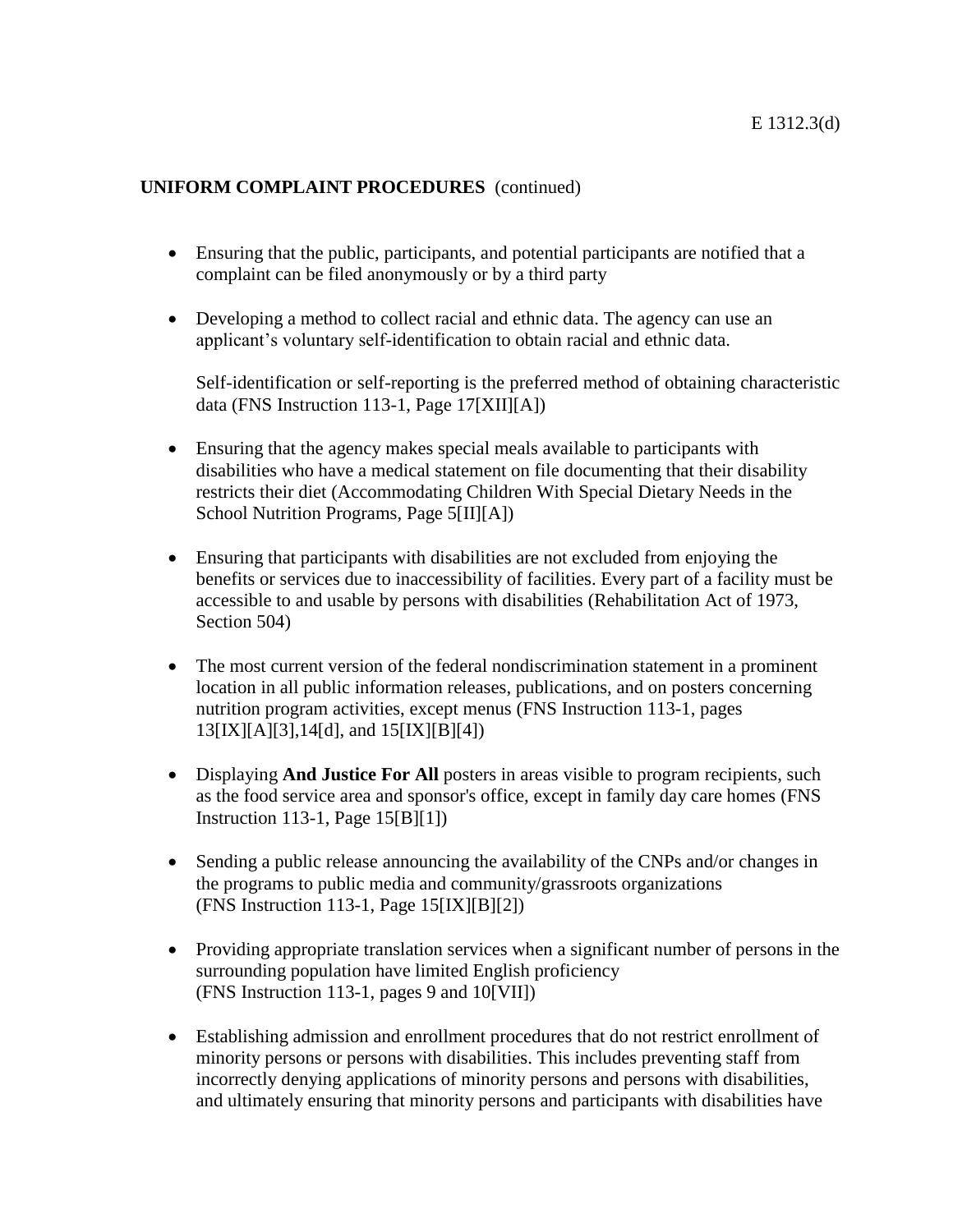equal access to all programs (FNS Instruction 113-1*,* Page 1[II][B] and [D], Americans with Disabilities Act 28, Title 2, *Code of Federal Regulations,* Part 35, Subtitle A and D, and FNS Instruction 113-1, Page 1[I][A] and [II][A])

Additionally, in order to meet federal civil rights requirements for CNPs, the NSD recommends that the Civil Rights Coordinator maintain a complaint log and work with the appropriate people to resolve the complaint.

The complaint as well as the complaint log must include, at a minimum, the following information:

- The name, address, and phone number or other means of contacting the complainant, such as an e-mail address (if not anonymous)
- The specific location and name of the entity delivering benefits
- The nature of the complaint or action that led to the charges being filed

If the nature of the complaint alleges discrimination, the NSD recommends that the Civil Rights Coordinator collect the following information and forward to USDA:

- The basis on which the complainant feels that discrimination occurred. In order to be considered a discrimination complaint, the complainant must feel discriminated against based on one or more of the protected classes
- The names, titles, and if known, addresses of persons who may have knowledge of the discriminatory action or situation
- The date(s) that the alleged discrimination occurred, or the duration of such action
- Forward all allegations of discrimination to the USDA National Office in Washington, D.C., at the address provided on page 8 of this document

Try to be as detailed as possible when logging information about the complaint. This will help resolve the situation in a more efficient manner.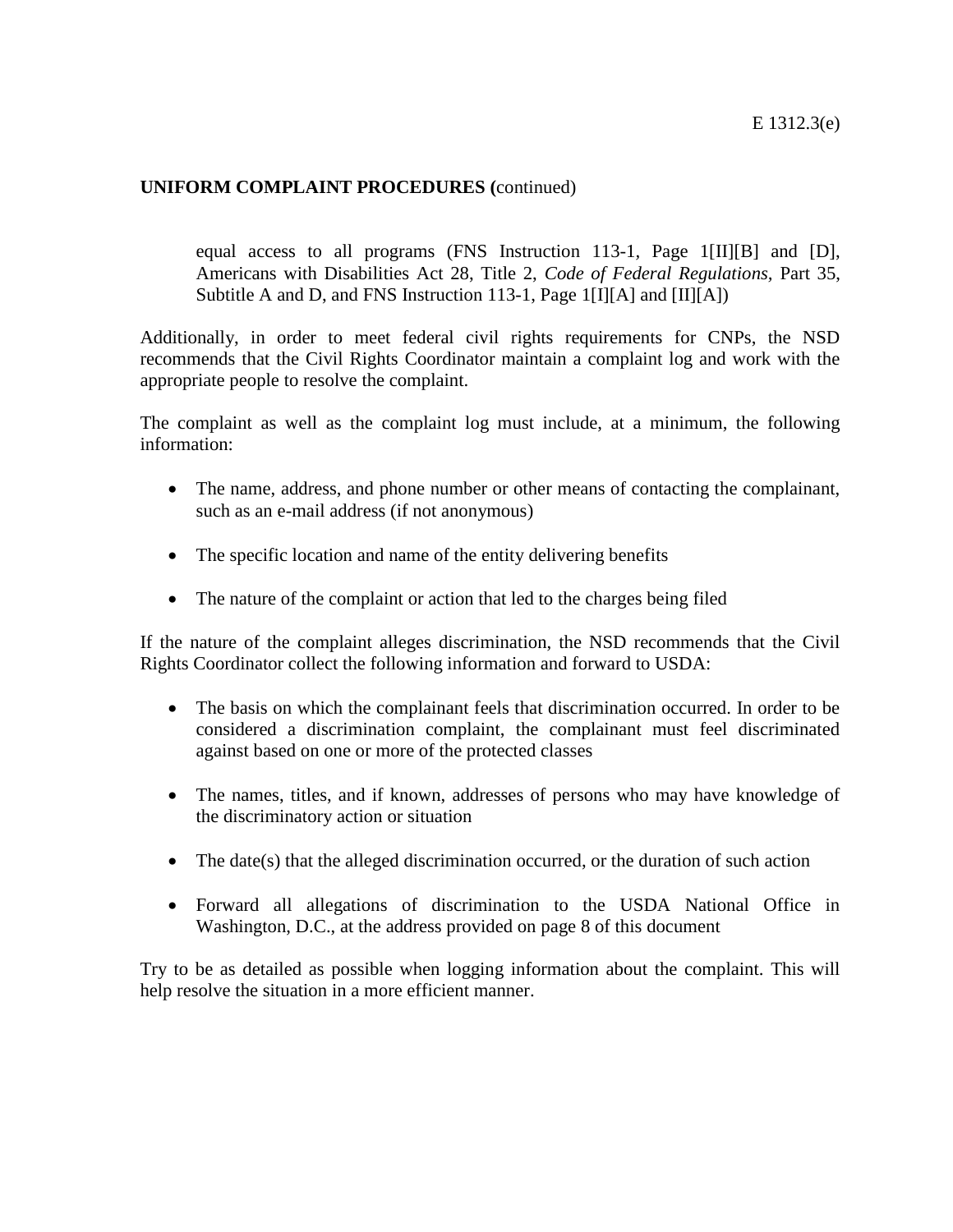#### **Nondiscrimination Statement**

As mentioned, agencies must include the most current version of the federal nondiscrimination statement in a prominent location in all public information releases, publications, and on posters concerning nutrition program activities, except menus. The current nondiscrimination statement can be found at the USDA's Civil Rights Web page: <http://www.fns.usda.gov/fns-nondiscrimination-statement> (FNS Instruction 113-1, Page 15[IX][d][2]).

The USDA prohibits discrimination in all its programs and activities. However, CNP regulations **do not** cover all types of discrimination. The **only** protected classes covered under the CNPs are race, color, national origin, sex, age, or disability.

#### **PUBLIC NOTIFICATION AND GRASSROOTS EFFORTS**

All FNS assistance programs must include a public notification system or grassroots effort. The purpose of this system is to inform applicants, participants, and potentially eligible persons of program availability, program rights and responsibilities, the policy of nondiscrimination, and the procedure for filing a complaint (FNS Instruction 113-1, Page 13[IX]).

Particularly, the focus of the grassroots effort should be to target underserved populations and inform them of the availability of the CNPs. Certain organizations can help. A grassroots organization is any organization at the local level that interacts directly with eligible or potentially eligible participants or beneficiaries, such as an advocacy organization, community action program, civic organization, migrant group, religious organization, neighborhood council, or other similar group (FNS Instruction 113-1, Page 5[V][P]).

Agencies should consider the following methods of communication when informing the public of available CNPs: the Internet, newspaper articles, radio or television announcements, flyers, or any other vehicle of communication deemed necessary to reach the intended recipients (FNS Instruction 113-1, Page 15[IX][B][2]).

#### **PROTECTED RACIAL AND ETHNIC CATEGORIES IN THE CNPs**

The 2009–10 Civil Rights policy for CNPs established a two-question format for collecting racial and ethnic data from all program applicants and participants. Agencies must use separate categories when collecting and reporting ethnicity and race (FNS Instruction 113-1,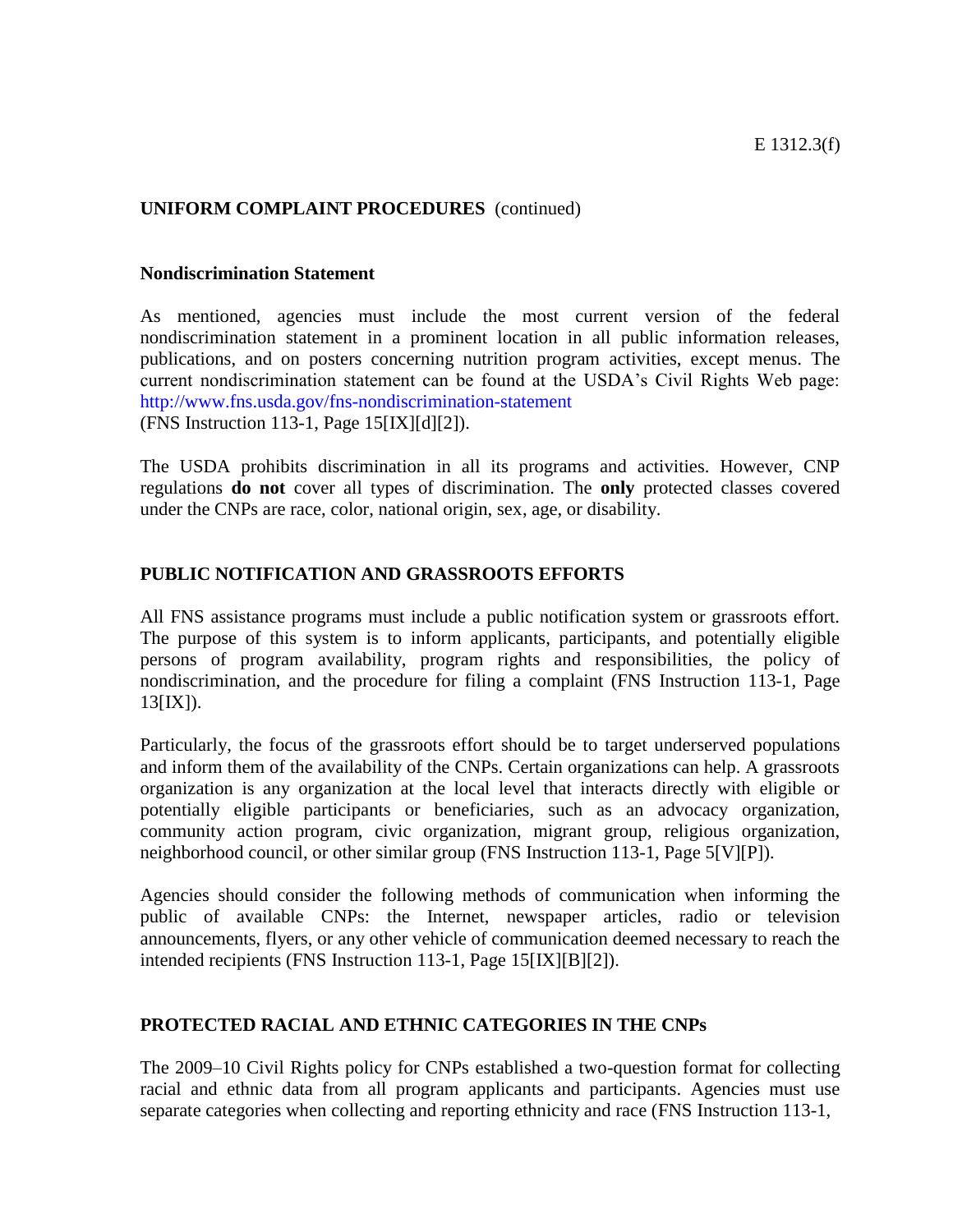Page 18[XII][A][4][a],[b]). Agencies must collect ethnicity first, and then offer respondents the option of selecting one or more racial designations. Recommended instructions accompanying the multiple responses for race should include one of the following: Mark One or More, or Select One or More, to encourage accurate information (FNS Instruction 113-1, Page 18 [XII][A][4]).

The minimum designations for ethnic and racial data collection are as follows:

Ethnicity

- **Hispanic or Latino**—A person of Cuban, Mexican, Puerto Rican, South or Central American, or other Spanish culture or origin, regardless of race. The term Spanish origin can be used in addition to Hispanic or Latino
- **Not Hispanic or Latino**

Race

- **American Indian or Alaskan Native**—A person having origins in any of the original peoples of North and South America, including Central America, who maintains tribal affiliation or community attachment
- **Asian**—A person having origins in any of the original peoples of the Far East, Southeast Asia, or the Indian subcontinent, including, for example, Cambodia, China, India, Japan, Korea, Malaysia, Pakistan, the Philippine Islands, Thailand, and Vietnam
- **Black or African American**—A person having origins in any of the black racial groups of Africa. Terms such as Haitian or Negro can be used in addition to Black or African American
- **Native Hawaiian or Other Pacific Islander—A** person having origins in any of the original peoples of Hawaii, Guam, Samoa, or other Pacific Islands
- **White**—A person having origins in any of the original peoples of Europe, the Middle East, or North Africa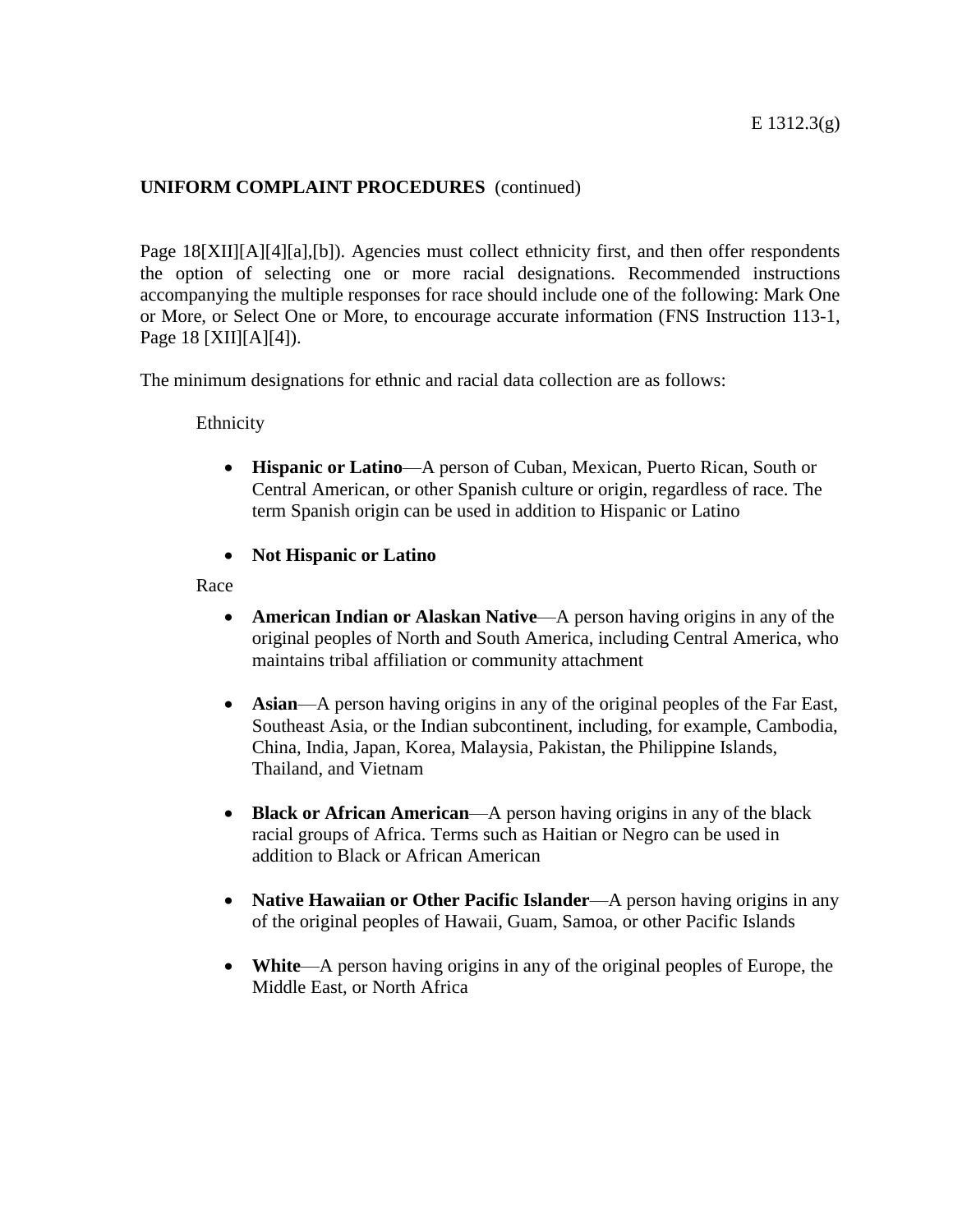#### **DISCRIMINATORY BEHAVIOR**

Discriminatory behavior can sometimes be difficult to determine; therefore, it is important to keep in mind the protected classes for the CNPs when addressing potential discrimination. The following are general examples of prohibited discriminatory behavior to help agencies and Complaint Coordinators have a clearer understanding (FNS Instruction 113-1, Page  $24[XIV][A][1-4]$ :

- Denying an individual or household the opportunity to apply for FNS program benefits or services on the basis of race, color, national origin, sex, age, or disability. CalWORKs and the Food Distribution Program on Indian Reservations (FDPIR) also prohibit discrimination on the basis of religion and political beliefs.
- Providing FNS program services or benefits in a different manner on the basis of race, color, national origin, sex, age, or disability, unless the difference is necessary to comply with nondiscrimination requirements, such as disability accommodations (this includes providing disability accommodations which includes dietary accommodation or physical assistance). CalWORKs and the FDPIR also prohibit discrimination on the basis of religion and political beliefs.
- Selecting members for planning and advisory bodies in such a way as to exclude persons from membership on the basis of race, color, national origin, sex, age, or disability. CalWORKs and the FDPIR also prohibit discrimination on the basis of religion and political beliefs.
- Selecting FNS program sites or facilities in a manner that denies an individual access to FNS program benefits, assistance, or services on the basis of race, color, national origin, sex, age, or disability. CalWORKs and the FDPIR also prohibit discrimination on the basis of religion and political beliefs.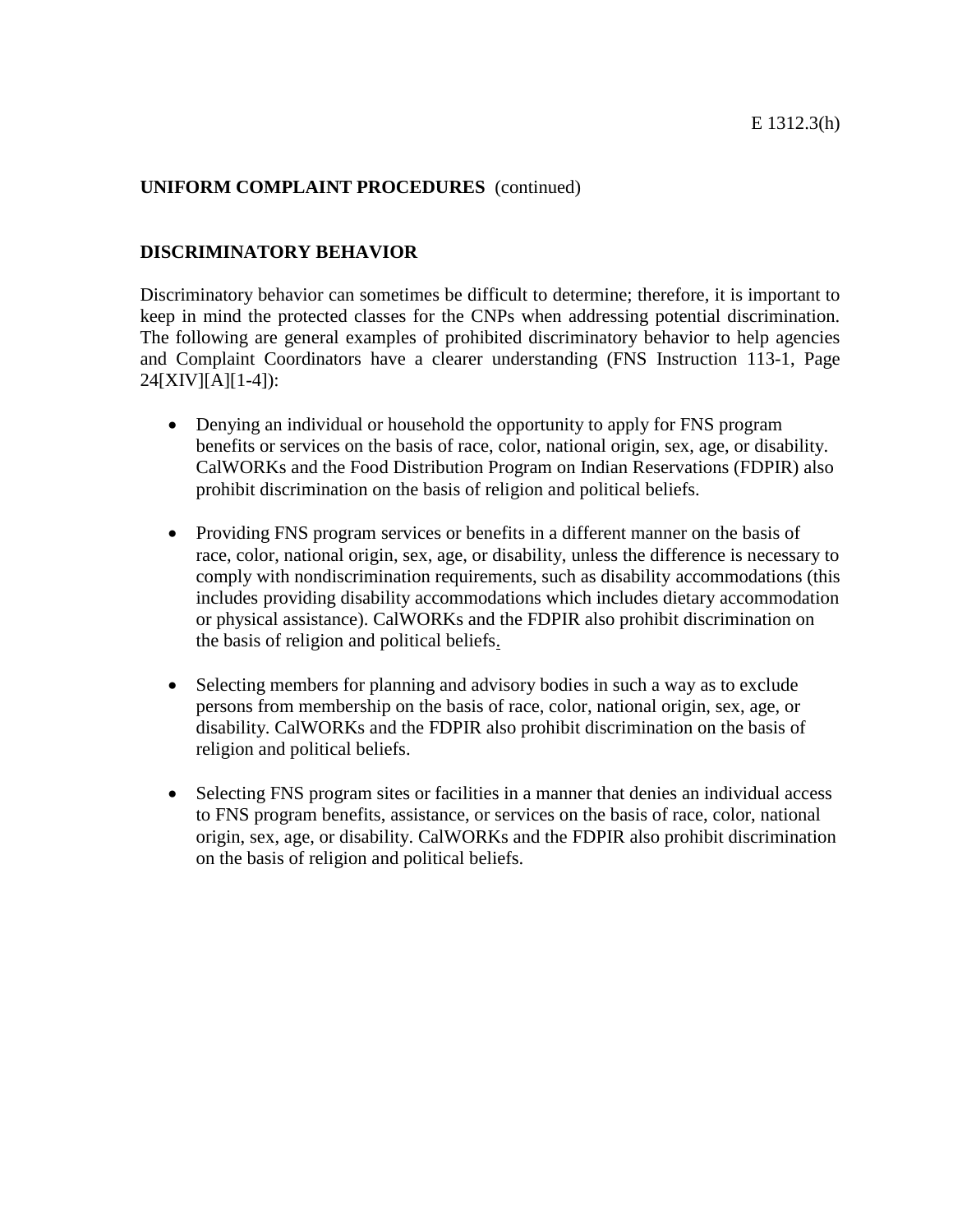#### **WHERE TO FILE A COMPLAINT**

To file a program or Civil Rights complaint, please contact one of the following agencies listed below:

> Child Nutrition Programs Civil Rights and Program Complaint Coordinator California Department of Education Nutrition Services Division 1430 N Street, Room 4503 Sacramento, CA 95814-2342 916-445-7760

> > **Or**

USDA, Director, Office of Adjudication 1400 Independence Avenue, Southwest Washington, D.C. 20250-9410 866-632-9992 Federal Relay Service 800-877-8339 (English) or 800-845-6136 (Spanish)

#### **Note**: **The USDA will investigate and process complaints alleging discrimination**.

All program complaints filed with the NSD are resolved at the state level. The NSD Complaint Coordinator logs the complaint, refers it first to the district for handling and if not resolved, then to the appropriate program or Field Services Unit, and tracks it through resolution. The NSD reserves the right to conduct unannounced site visits to determine the validity of all allegations.